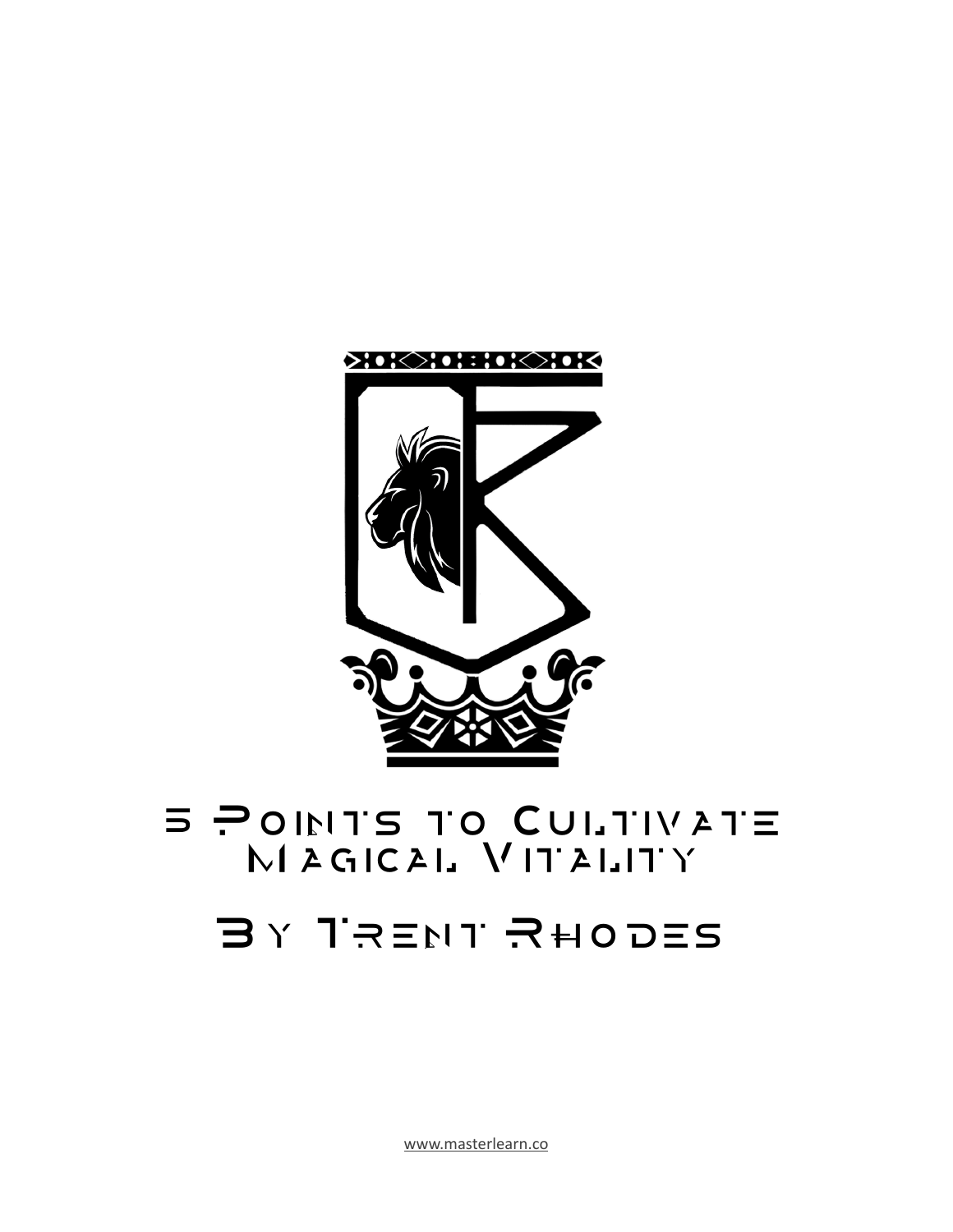# $M$ AGICAL VITALITY FOR PROBLEM SOLVING - P1

How special will the rest of 2022 be? Need not have to describe in detail the many distractions available for society to consume. Each can earn its own article.

One of the commonalities among war, economic disruption and societal degradation is the wake up call. Everyone receives that call although picks it up at different times.

Some of us answer the call the first time it rings; others might not hear it due to paying attention to other priorities.

Some see the call multiple times and hesitate to answer. The calls will not last forever though.

Like everything else in the universe, the wake up calls have cycles and if the season is missed, we have to wait until the next. What we don't know is if we'll still be in our current vessel when the next one arrives.

In more plain speak: The energies engulfing the issues on our planet are requesting that people see the shifts for what they are, and evolve or dissipate.

It's time to let persons, places and things go that no longer exist to support your transformation. And have the courage to invite those that do into your life.

To accomplish this, you need internal power. Spiritual power. [Magical](https://www.crownofmind.com/grounding-imagination-in-the-assemblages-mozaic-magazine/) power. It's the fuel that sparks and sustains activity. It's also the opposite approach to what's generally taught about how to "succeed." For our purposes we'll eliminate the archetypical success like yachts and mansions.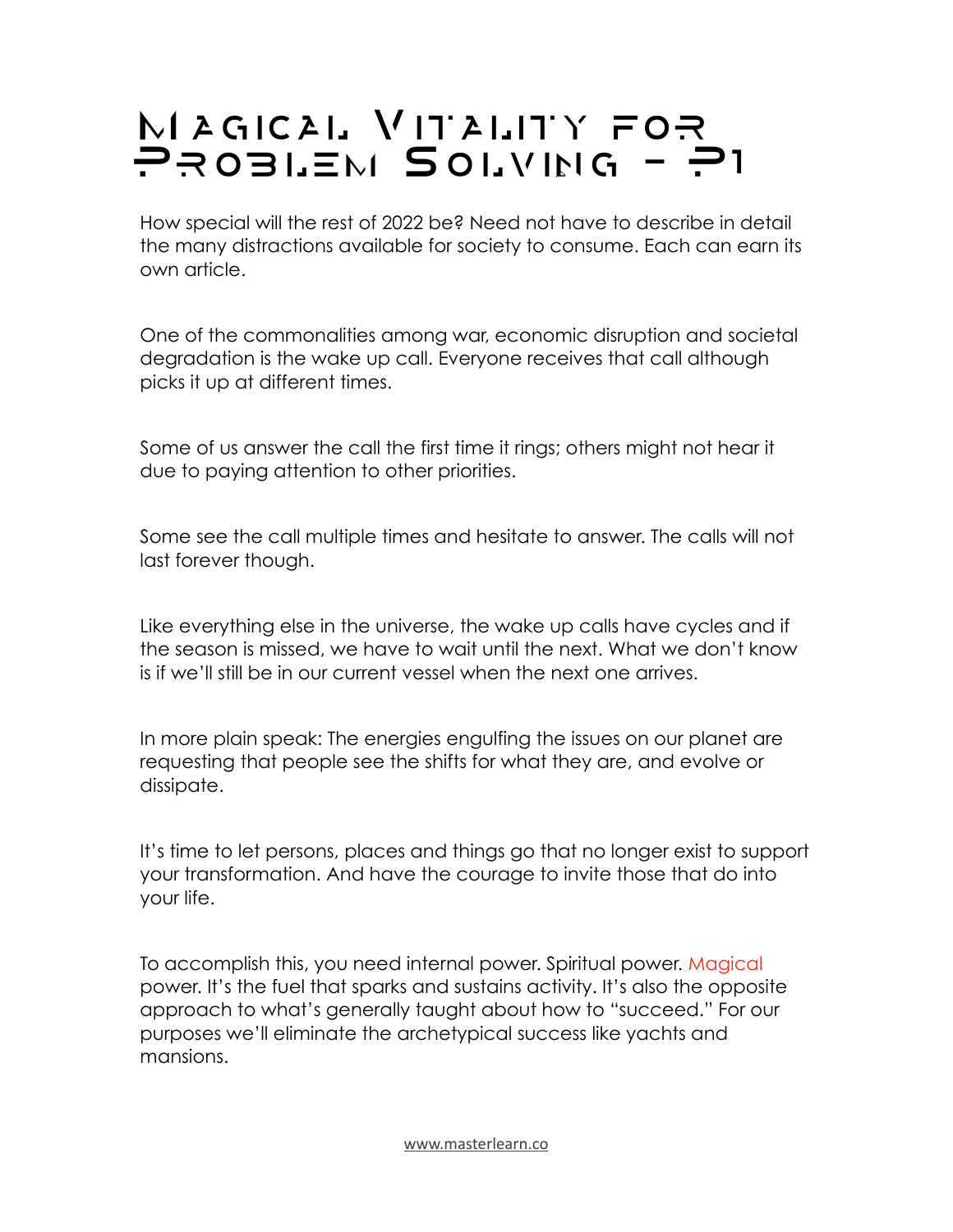### **Vitality & Intent**

While beautiful, they don't get at the essence of success. From a magical perspective, when we say success we mean your ability to realize an intent. Mansions and yachts are just more extravagant examples of intent realization.

If you obtained a master's degree, you realized an intent. That was a "success" whether or not it was more through spiritual power or brute force.

While there is an element of grind, of hard, gritty work inherent in accomplishing, that's only half the story and most of society accesses this space wondering why they experience deleterious effects even when they become "successful."

What good is the success if you're too burned out, unhealthy and unstable to enjoy the fruit of your labors? Who said you had to solely achieve that way? Is that the only way people can thrive?

That's the only way those who wish to lord over you want you to live.

The indigenous ancestors were clear when they explained we are spiritual beings having a physical experience. Self-evaluation can prove this point.

Everything about our world undergoes a transformation or change including our vessels yet there's that one sense of self that remains the same, that undeniable self-consciousness. No matter exists without this consciousness although the degrees of expression differ in the ant compared to the fox.

It makes sense then that if we are consciousness first and everything second, that we execute our intent from the inside-out rather than the outside-in.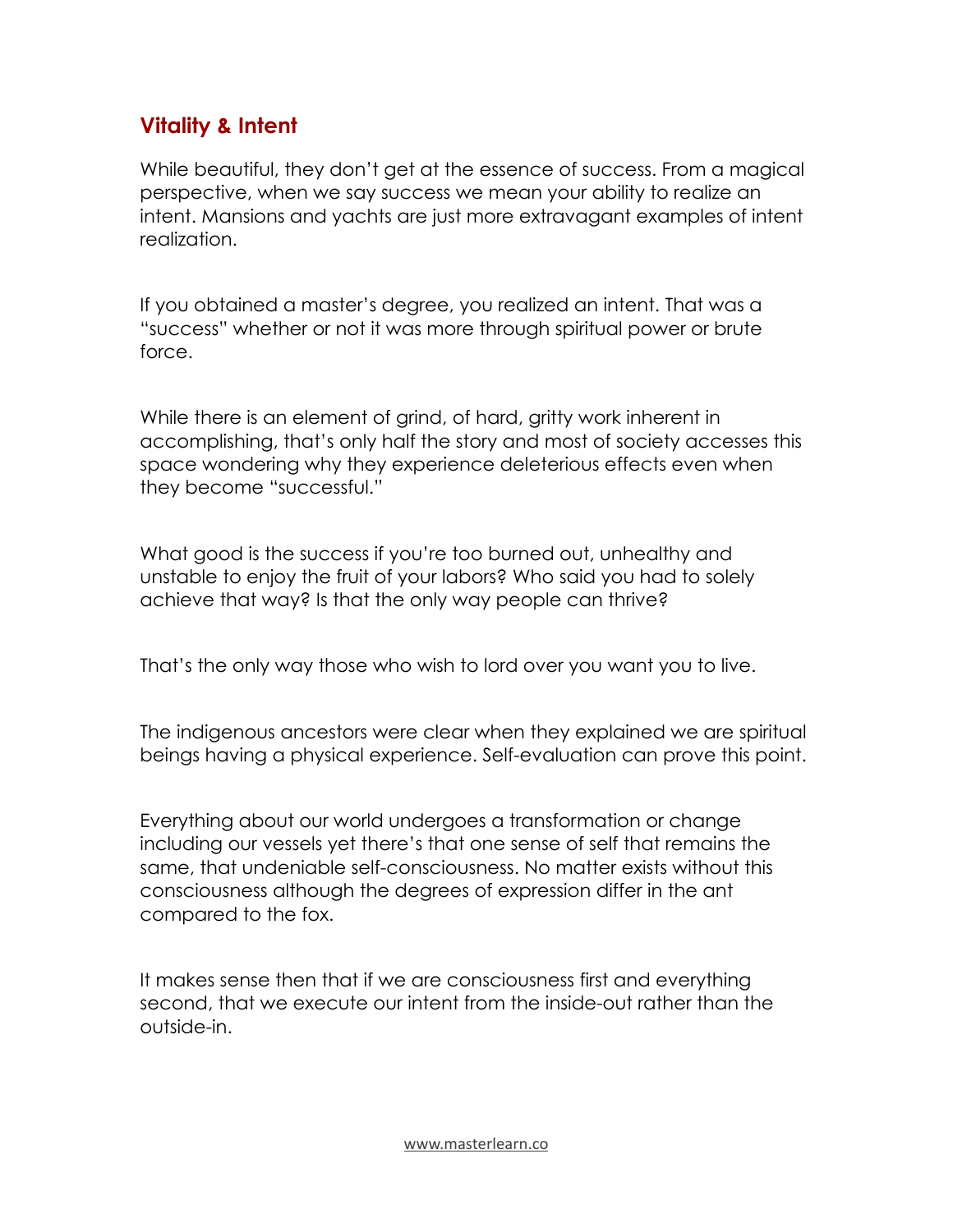It's not as simple as wishing or merely thinking however. We require vitality and the type of magical mindset that we as children applied daily as natural as breathing. The average adult loses this magical thinking as one self-creates internal barriers based on paradigm-learned ideas.

It's not that paradigm-learned ideas are all to be rejected, it's many that exist today are simply wrong. And by being wrong they produce [devolving outcomes in the society](https://www.crownofmind.com/the-science-psychology-of-mind-virus-hexes/).

Vitality is needed because the more imaginative and creative your thinking, the more outside the box, the more energy is necessary.

And to be able to consider the broadest range of views you need a mindset that is agile enough to healthily marry the logical and intuitive, the practical and multi-faceted, the singular and the multitude, to see the forest and the trees.

To have access to all eyes yet be able to choose the eye needed for the situation. This is the foundation for producing original solutions to all problems.

#### **Problem Perspective**

The way we'll look at problems here will differ from the mainstream.

At some point in our younger education we were shown that all problems, *any* problem was a negative and a personal blemish on our being.

The ultimate problem would've been the "original sin," being stained as a problem at birth. Imagine the psychological prison this idea can create.

Consequently, it ought not to be a surprise that our society tends to ignore problems rather than address them directly, or even worse: embrace them!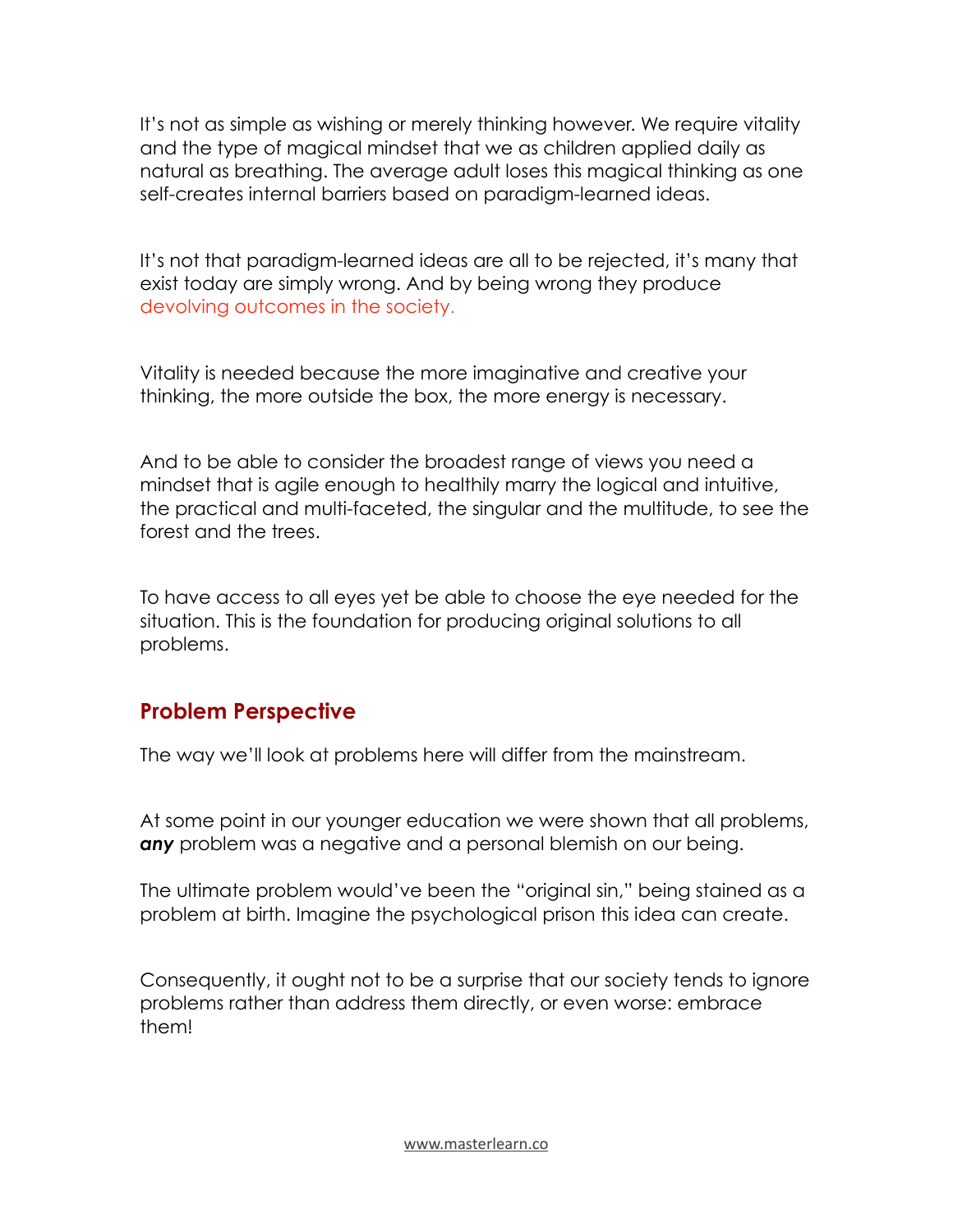At the individual level we exhibit immature responses to problems with our peers, friends and relationships. We avoid, deflect or mind warp all to prevent seeing the thing for what it is.

In grown, adult bodies the programmed responses to problems resemble elementary children.

The result of this immature behavior is problems accumulate and become more detrimental while simultaneously not learned from. So the behaviors that caused the problem in the first place continue. We repeat and wonder why our outcomes haven't changed. It truly is a type of insanity.

I invite you to see a problem as a pro-blemish, a middle point between changing from one state to another. When you are able to change from one state to another you are then said to have "solved the problem."

I'll give an example:

*Let's say you have a habit of arriving to work just on time or sometimes late. Your supervisor notices this and brought the situation up to you once already and how it affects the team by setting an example.*

*You know the problem. There are a few ways to look at it.*

*One: you being late means you're a bad person. You can carry that energy with you throughout your days and hold a grudge towards anyone who disagrees with your behavior. This can fester over time until you explode on someone. Or you reach for a coping mechanism. Eventually you begin to self-sabotage and continue to show up late, ultimately working to self-fulfill the eventual termination. This behavior transfers to your future experiences.*

*Two: you can also look at it as an invitation to alter your schedule and develop a new discipline outside of work so you aren't late and still take care of your personal life. This new approach also creates more time for you, where you suddenly come up with a useful business idea to work on. In a meditation you asked yourself, "What is this experience designed*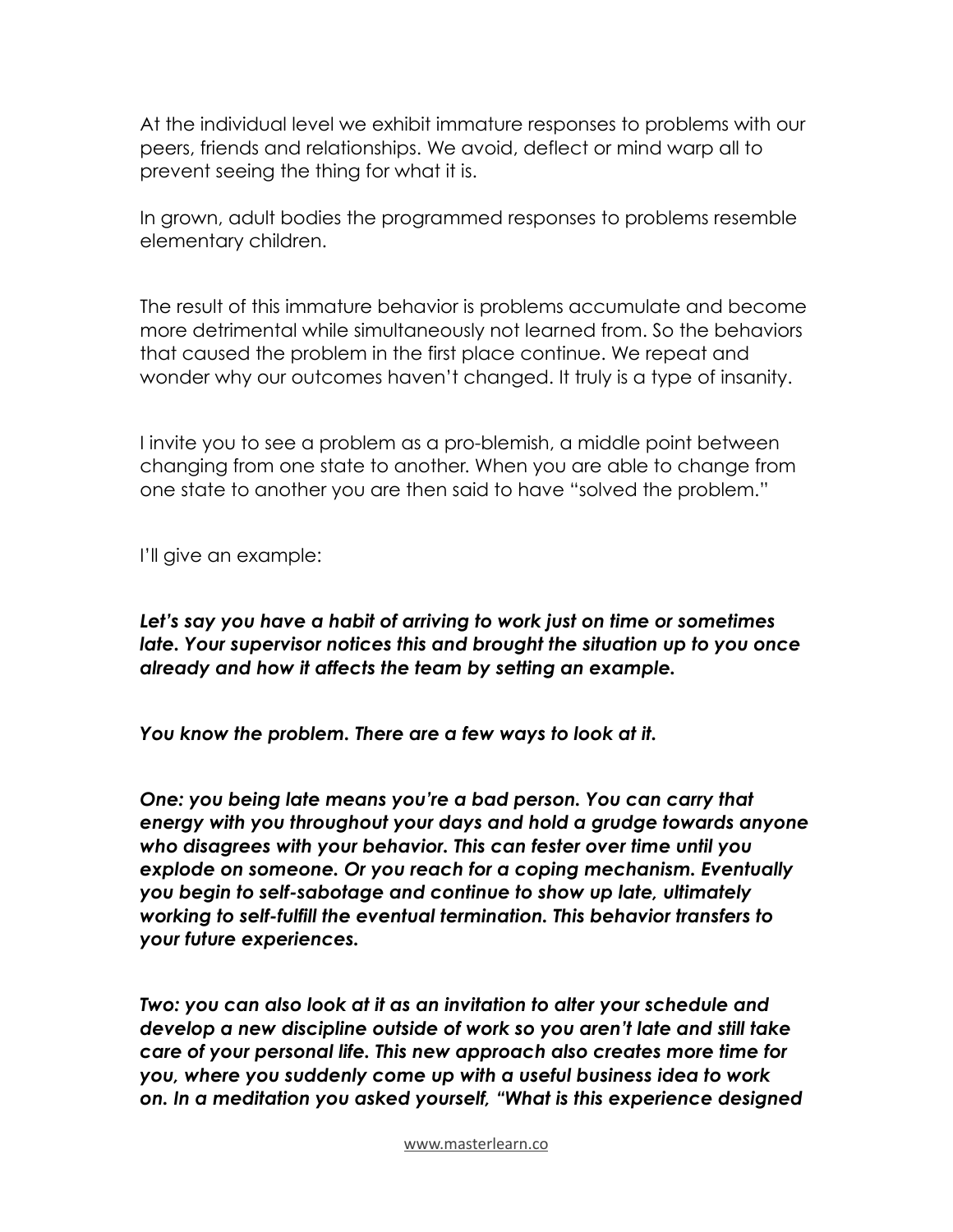*to teach me?" and waited for an answer. With your connection to The All, an insight arrived. You can see the solution.*

*The supervisor is now the angel or messenger who spoke the words you needed to hear at the right time to shape up. This person is a projection from your life experience assigned, in this moment, to give you the right codes to transform. Magical insight can work through anyone and anything in your perception. Everything speaks to you.*

With this second approach, there are no enemies and the only adversary is within; the opposing forces in your nature resisting the change. The exterior world is contorting to provide you with what you need to grow.

This external shift only happened because you shifted internally.

To master the forces that cause you to be late, you need the vitality. And to even perceive your problem as a positive, you need to have the mindset.

In this conversation we'll examine several methods to increase magical vitality. When applied, you'll view your problems differently and have the life force to produce consistent change in the exterior world. Be Well.

# Financial Energy & The  $V$ IBRATIONAL CLOAK - P2

#### **World Fetters**

One of the primary goals of spiritual cultivation is simple to explain but designed difficult: to release the fetter attachments in the physical world so the being becomes light enough to allow the divine to flow through daily living.

Fetters are weights, and in a world like ours that's materially dominant (*people are in love only with forms, often their own*), a person can be bound by thousands of weights by high school graduation.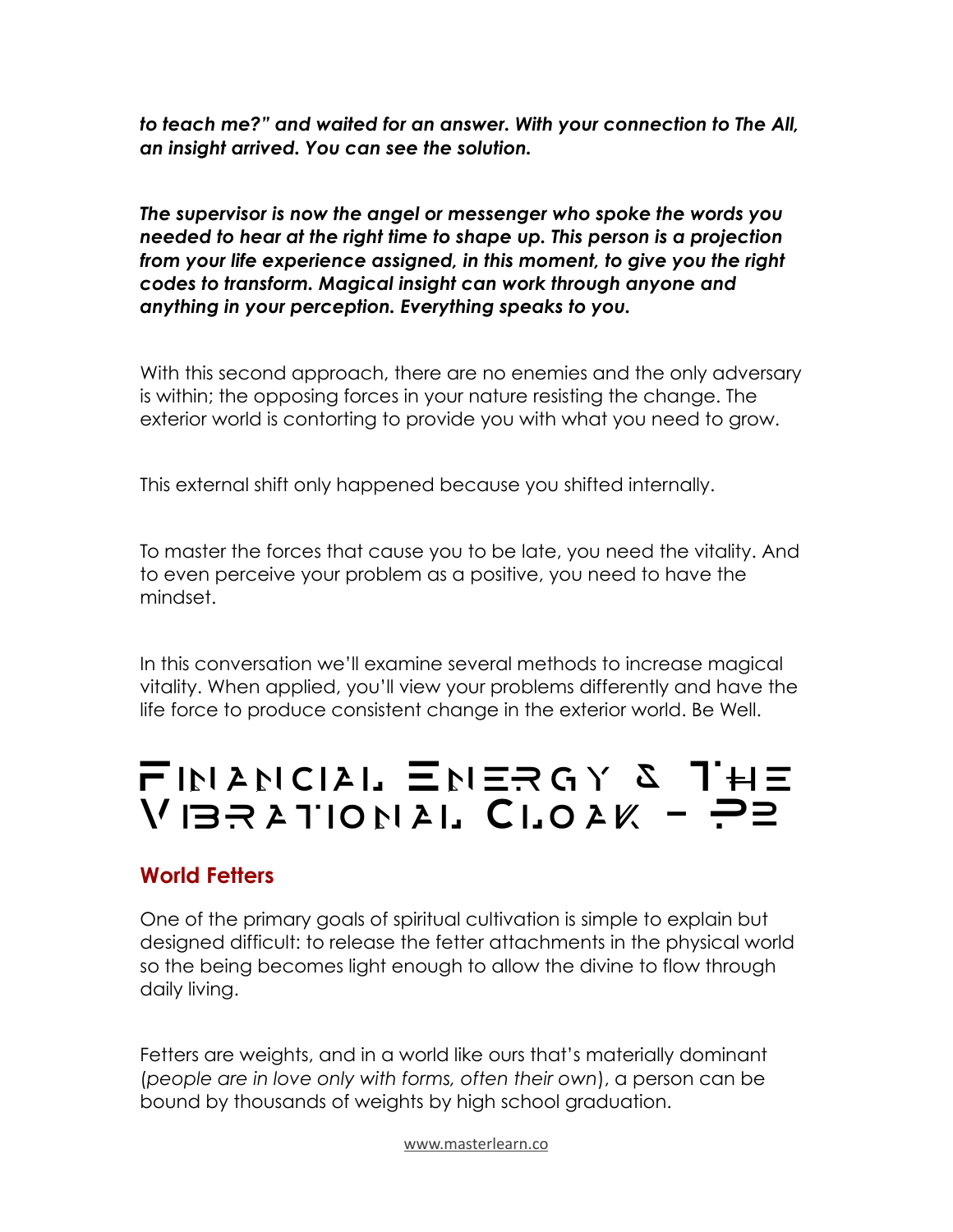Precision is necessary with words like these, because someone could then say, "*Well, if we're supposed to not attach to things, that means we shouldn't care about the material world at all. Or about people*."

Releasing fetters doesn't mean to neglect how to live in society. If we did that we then ignore the basics like our hygiene, how to relate to each other, how to work with the earth's resources, how to deal with each other in contemporary society. We become unkempt liabilities. I find this to be the case often when it comes to personal finance.

Research the stats and you'll see collectively how personal finance has become one of the heaviest fetters for conscious and sleeping people alike. If your intention is to be on the path to waking up, understanding financial energy cannot be ignored.

#### **Financial Energy – Points**

Without too much depth on this, I'll provide a scope in a few points of how this area is really about energy and consequently tied to developing magical vitality:

**Point:** [Money and currency are not the same](https://www.google.com/url?sa=t&rct=j&q=&esrc=s&source=web&cd=&cad=rja&uact=8&ved=2ahUKEwj7hvmDgO32AhXChOAKHR0xBVoQtwJ6BAgLEAI&url=https%3A%2F%2Fwww.youtube.com%2Fwatch%3Fv%3DDyV0OfU3-FU&usg=AOvVaw2c1JWBeRRyq0QfSnC-xrSs&mc_cid=3322575ff5&mc_eid=UNIQID). This confusion is one of the sources that has society misaligned with the energy and dominated by a small percentage.

The bill or digital number you see and execute transactions with is not money but currency.

As a currency it carries a "current," an energy flow that opens an opportunity for you to exchange and receive something. You have that current because you applied yourself in some way and (hopefully!) earned it. Some people cheat and steal it. Ethical or not, it's all effort / energy.

**Example** – You want a cup of coffee from the cafe and you know you cannot just walk in and take it and leave. Why? Because someone else's energy in the form of skill to produce that coffee needs to have an exchange. So you use a medium to obtain the coffee, the dollar or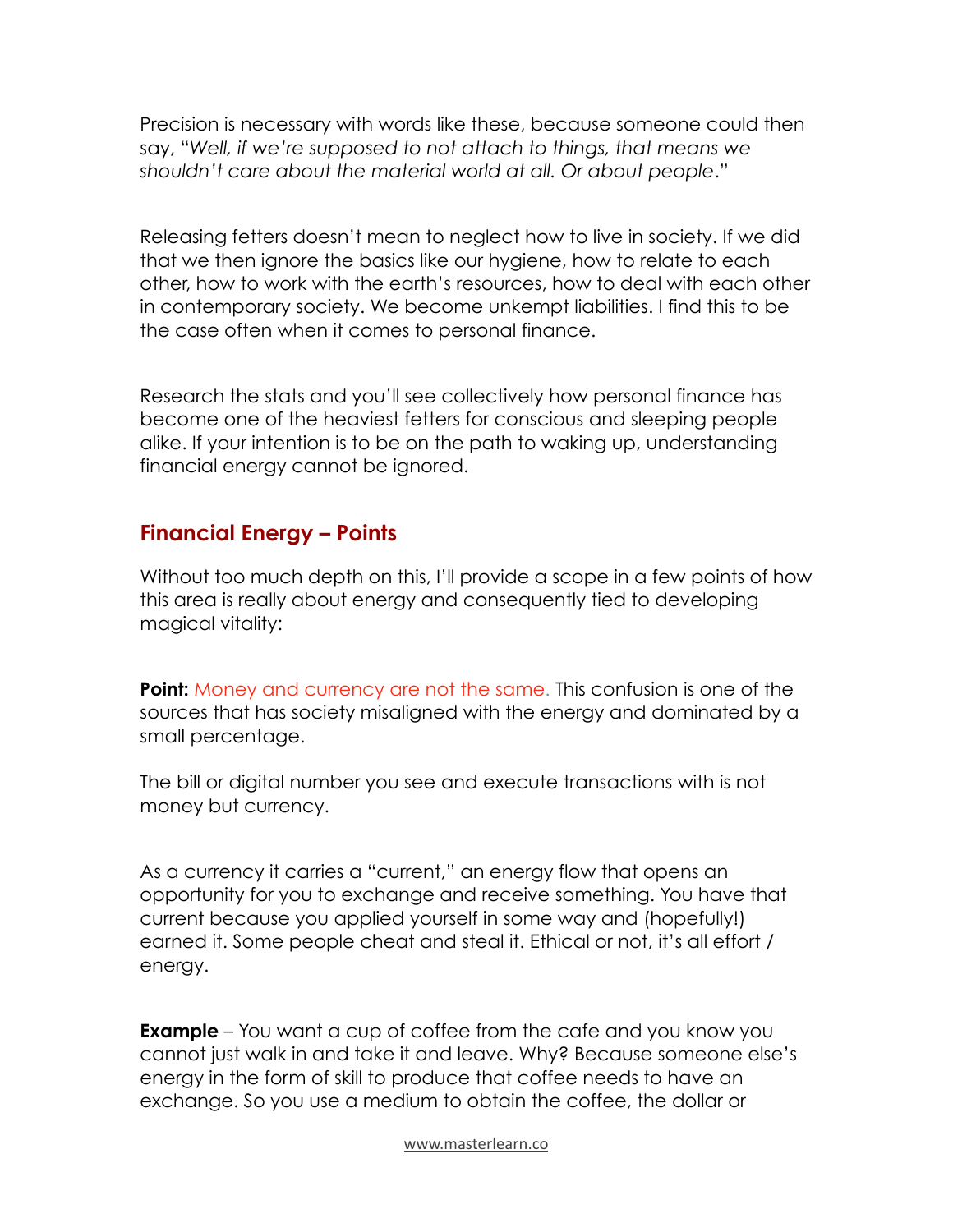charge card. Doesn't matter if it's a dollar today and something else ten years from now. A medium of exchange is used to ensure all parties respect each other's energy.

**Point:** Money is a store of value and currency is not. Currency used to be tied to money, classified as gold (and silver) and then [separated in 1971](https://www.federalreservehistory.org/essays/gold-convertibility-ends?mc_cid=3322575ff5&mc_eid=UNIQID). Since that year, our society has been using a bill that has no true value. As all the world's currencies.

In fact, the bill's value dwindles yearly. This process, by printing more currency is called inflation. The hot topic word is now in the mainstream, but unless you invest time to study it you won't hear about its origins and how it extracts energy.

**Point:** Each bill is a member in your organization that you can direct its purpose towards. You are the CEO of all of the currency you have.

And like any organization, the CEO sets the tone. So you set the currency's tone and behavior by your behavior. This is why debt can increase even though one may know credit shouldn't be used. The currency follows the CEO's energy.

Emotional living leads to emotional purchases and currency mismanagement. Banking and governmental institutions know how to pull your emotional strings as the CEO and have you use your members in opposition to your goals.

Instead of directing them to invest in yourself and projects supporting your divine initiatives, you're having them do the institutions' bidding.

**Point:** Inflation robs a being's purchasing power. If your \$1 used to buy one coffee for example, you'd need \$2 to buy the same coffee.

Your purchasing power decreased, and to exchange now, you need more financial energy (you have to earn more to make the same exchanges).

Eventually it takes \$3 to buy the same coffee, so you work more. You get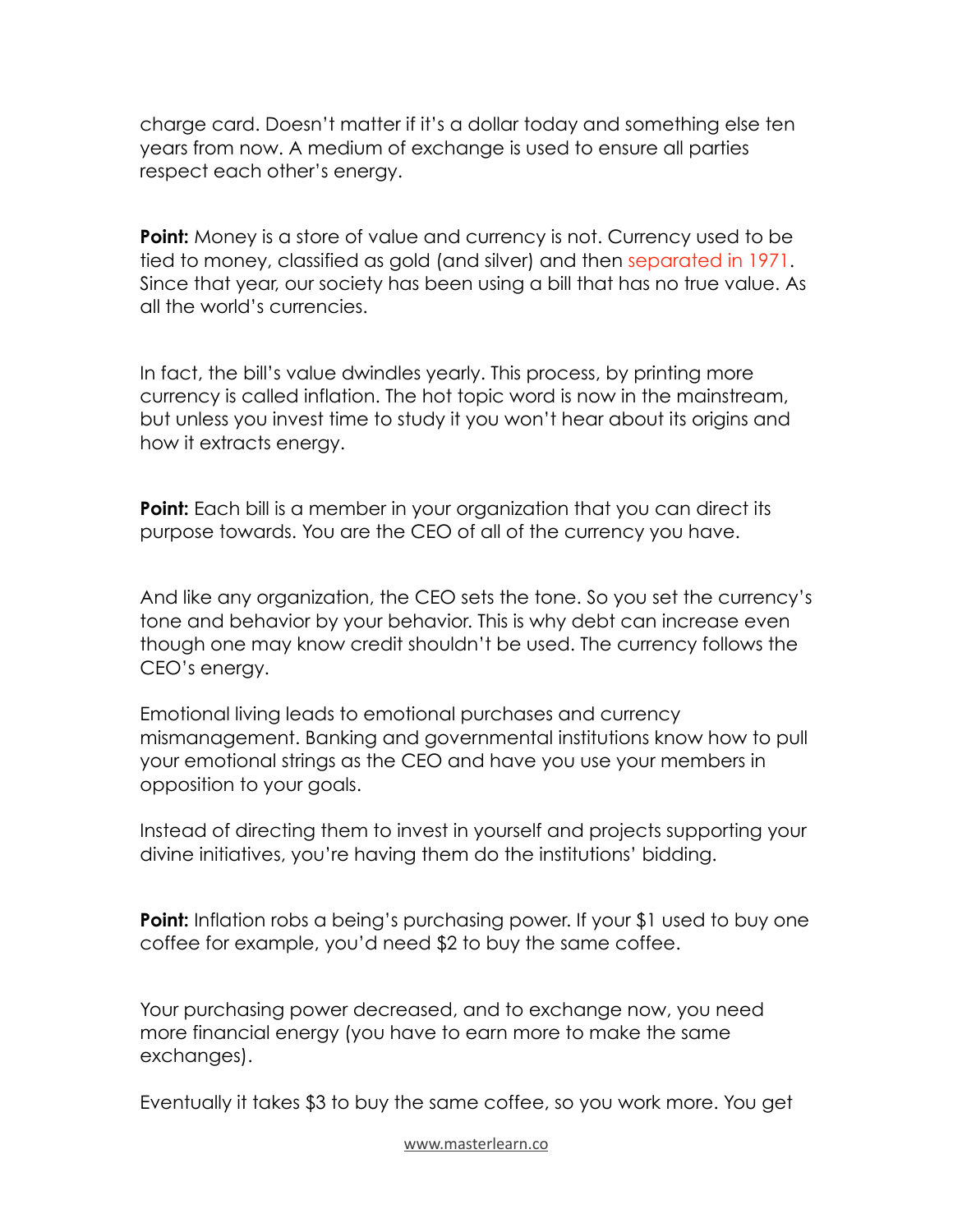the point.

Spiritually, this is [energy extraction](https://www.crownofmind.com/treatise-on-the-chakra-vampire/), where more focus is committed towards acquiring currency to maintain or increase experiences. When you're trapped here, you experience time theft. More on this to come.

Some say to "Keep up with the Joneses."

**Point:** If inflation affected everyone the same way, we could say the playing field was even. But it's not.

[The Federal Reserve Bank](https://www.amazon.com/Creature-Jekyll-Island-Federal-Reserve/dp/091298645X?mc_cid=3322575ff5&mc_eid=UNIQID) creates currency out of thin air, pure conception without any mode of exchange, and then distributes that extra currency into the economy. They manifest the energy and then get to dictate how that energy moves.

The first hands to touch the new currency are not impacted by inflation; everyone else eventually is once it circulates in the economy.

*You have to exert years more effort to accumulate the financial energy for your experiences, and an entity can call it forth on demand and pass it around. If what I just described doesn't arouse you to learn more about this, I suggest to read no further. This explains the whole game and why you should learn how to transmute it so you master it.*

**Point:** True, sound money is gold and silver and has been for 5000+ years. Banks know this, nations know this and people with top-tier wealth research know this, which is why they accumulate it quietly and allow the rest of the population to focus only on currency and debt. Now you know it.

By the population's ignorance of this it ends up enslaving itself, financially fetter-bound through improper energy use.

**Point:** The solution is to increase financial literacy and understand gold and silver among other finite assets that are not digitally-restrained, which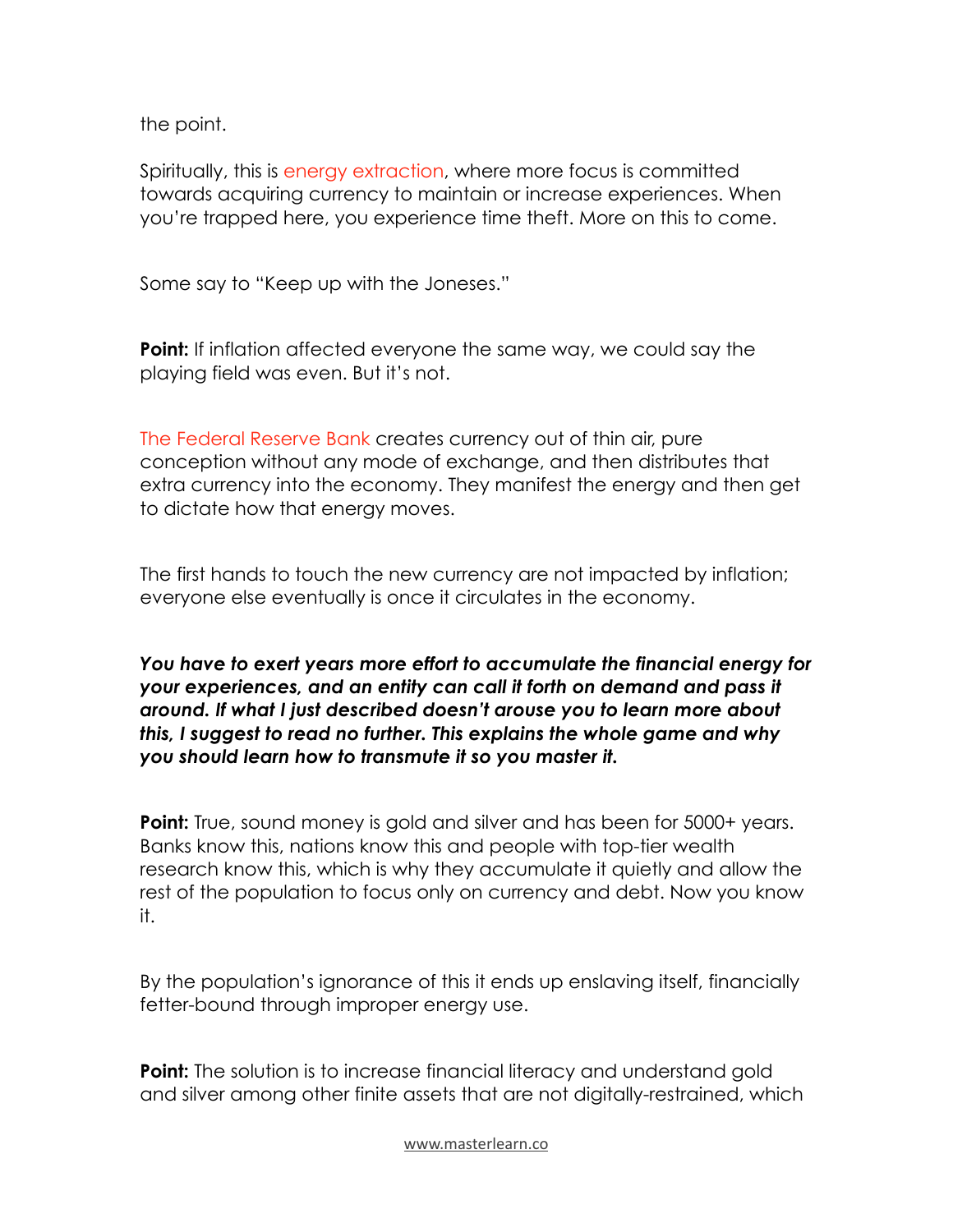will create the foundation for wealth preservation. This combined with magical vitality to become creative, you become idea-abundant.

With ethical currency exchange done through products and services, all of this starts with an idea, developed from a mind. Everything that nature didn't create that you use, came from a mind. And that which nature did create, came from the mind of The All. The more magical your mind, the more solutions to generate (more problem-solving, more value, hint hint.)

All currencies throughout history have gone to zero (failed) while gold and silver have not because G&S are not bound by inflation. They can always be exchanged for any currency in the world. When we talk about "secret" spiritual knowledge, this understanding is the financial equivalent.

**Point:** This knowledge is available but fewer treat it like a serious study. Like consciousness and magical studies, most people are dabblers for the coolness while a much smaller percentage treat it as an essential path to self-actualization and oneness with the Source.

These points are necessary to integrate because today's civilizations will be undergoing shifts that attempt to have your dependency totally on institutions. From your health to your education to your family rearing to how you're supposed to think, the goal is to submit your sovereignty to their order.

Sorcerers create mantras as well, and theirs is "You'll [own nothing and](https://www.weforum.org/agenda/2016/11/8-predictions-for-the-world-in-2030/?mc_cid=3322575ff5&mc_eid=UNIQID)  you'll [be happy.](https://www.weforum.org/agenda/2016/11/8-predictions-for-the-world-in-2030/?mc_cid=3322575ff5&mc_eid=UNIQID)"

Those who have eyes to see understand the material world is subjugated by the spiritual; however, if you're in a constant state of financial chaos (how the institutions prefer it), you won't have time to tend to higher purposes.

#### **The Vibrational Cloak**

Everything seemingly physical is just dense packets of atoms, energy. This has been foundational knowledge for those on the spiritual-magic path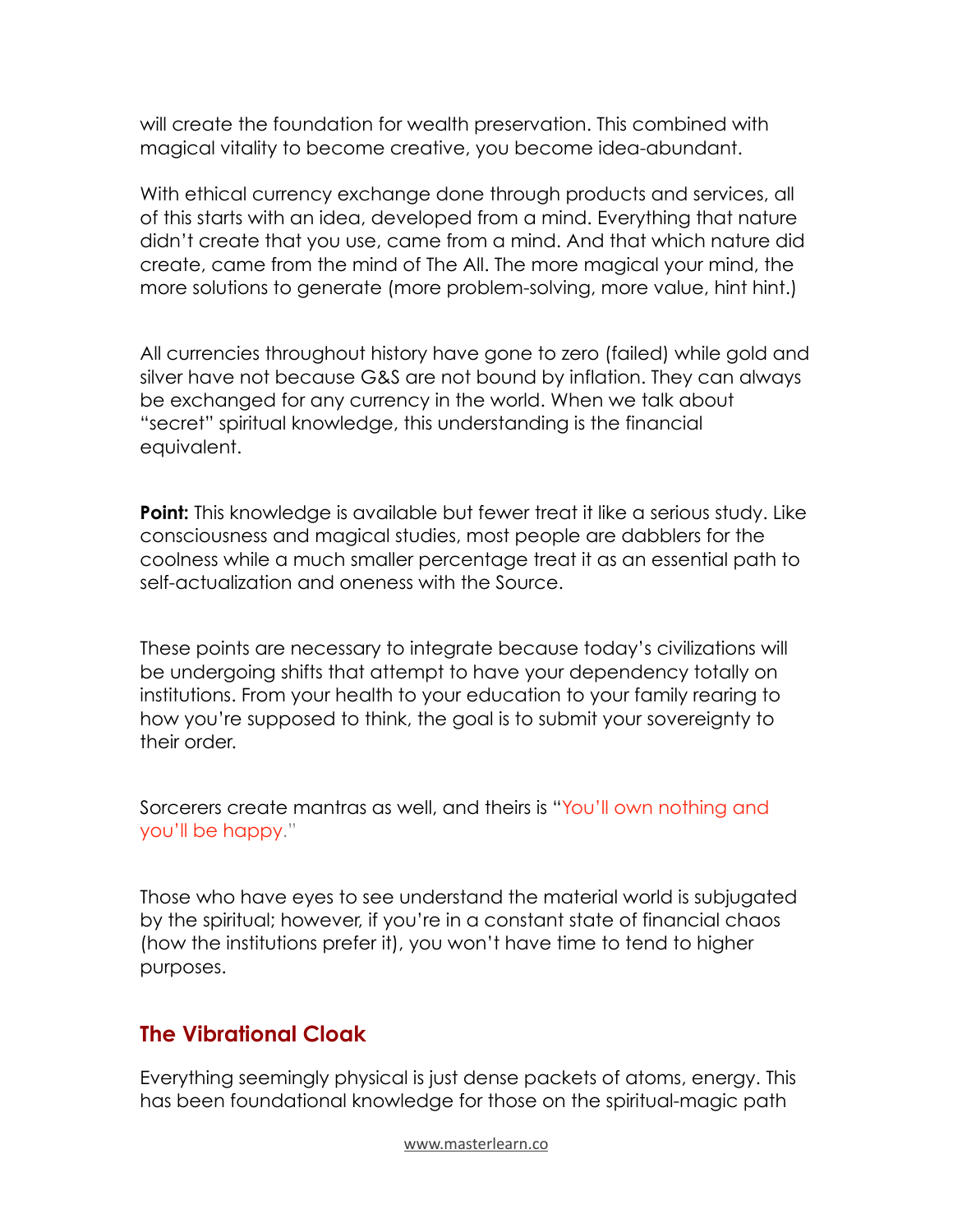for millennia. Because everything is energy, everything vibrates. All is in motion.

This motion produces a "signature" or a unique "tone" that we cannot hear through common means, but we experience it. Some devices can capture it in a photo.

When you meet someone who is full of life and vibrance, it shows in their countenance. They move and speak in ways that, combined with their thinking and physicality, we say that person is "bright" or "amazing to be around." They glow. They have a brilliance. We feel the vibe. That vibe is the signature.

Another way to describe it is the vibrational cloak.

Throughout history there has been a metaphysics of garments.

Aren't clothes just clothes? They are and aren't.

Traditionally, the materials we adorned ourselves with were highly intentional because they clothed our vessels. So you might see symbols, drawings, unique color combinations. Externally the clothing was symbolic of the internal state.

In today's lingo we might say our clothes reveal a personal style. If you notice when someone's personality shifts their clothing tends to also.

Robes, cloaks and layers were common for those who were of higher spiritual degrees.

The material layers represented the spiritual layers of wisdom, clothed in knowledge and understanding. Wrapped by insight. Contained within intuition. Radiating beauty. Attractive from the inside out.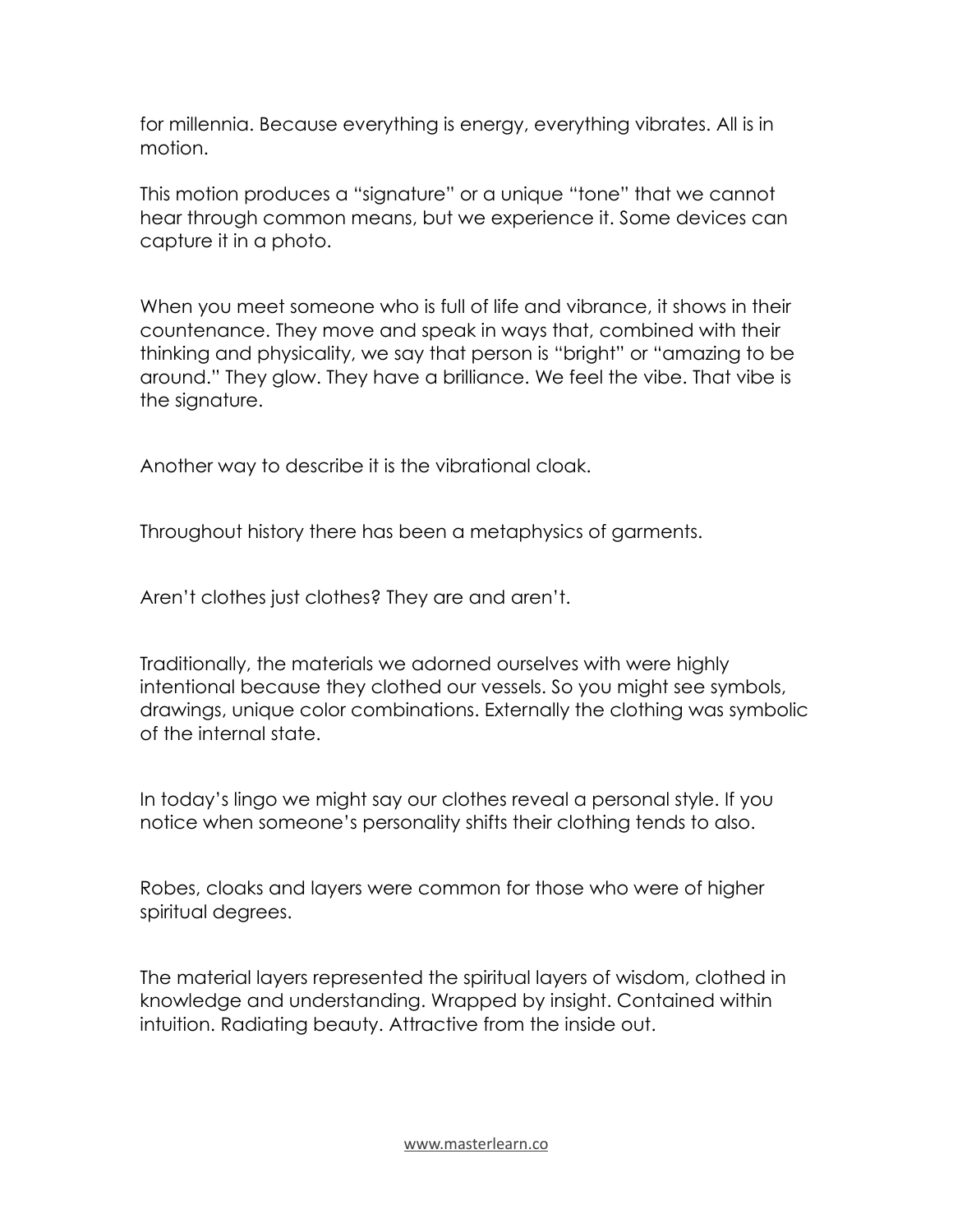If you notice this trend in cinema and in the regal houses today, you see the symbolic dress with capes and cloaks. Representatives from monks to priestesses to shamans are clothed in many layers, symbolizing their cultivated spiritual bodies.

Internally, this "cloak" exists as our electromagnetic field.

Some call it the aura. It's a soul's spiritual-magical manifestation. When developed and healthy, it reflects the various colors of the electromagnetic spectrum, capable of shifting colors depending on mood or intent. It radiates outward and can influence people and the environment. It's also an active agent in assisting personal manifestation when properly applied.

The electromagnetic field is a combination of electricity and magnetism. Electricity is the yang force, outward extending.

The magnetism is the attracting force, the yin energy drawing experiences inward. Enveloped within you is both energies; you'll need to become skilled enough to harness these push and pull forces in creating.

# $\overline{\mathbf{S}}$ H A Y T A  $\overline{\mathbf{M}}$   $\mathbf{S}$   $\mathbf{V}$  I T A LIT Y Tech - P3

*"Fool me once, shame on you. Fool me twice, shame on me."* – Many People

I think we've had a relatively abundant dose of comedic influence in the media recently. What people may forget about the comedian, the energy's role, is to speak about matters that would be unacceptable under normal conditions.

The comedian's power to bring up topics and weave humor around them enables ideas to expand in restricted environments.

The irony and craftiness behind comedy is the punchline isn't necessarily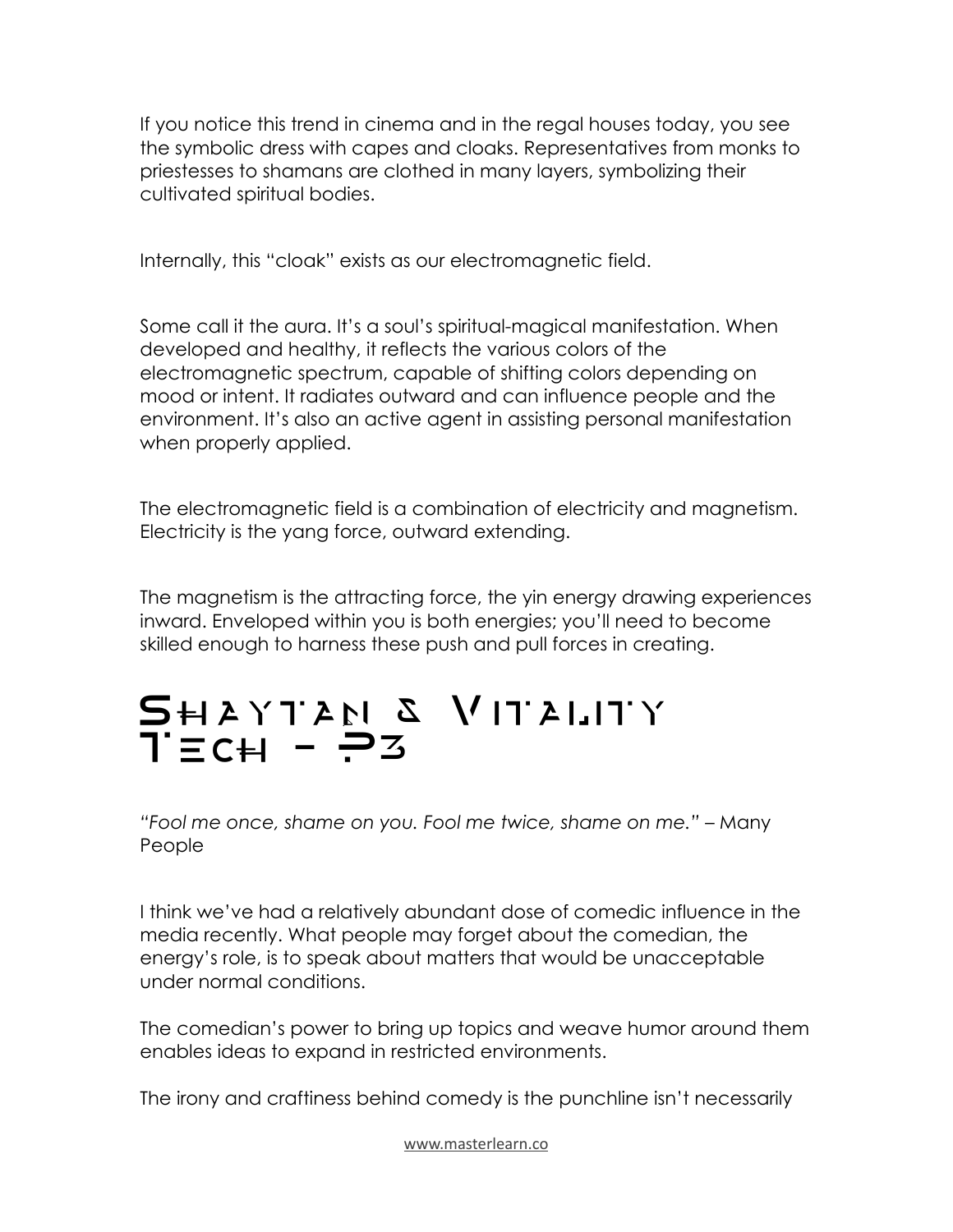for the comedian but for the audience. There's an underlying message behind the wit.

In alignment with [As Above, So Below,](https://www.crownofmind.com/3-principles-practical-personal-power/) everything happening here on third dimension has energetic, counterpart-activity elsewhere. As today's scientists would say, all matter is condensed energy.

## **Joker Energy**

Beyond any single person, the comedian represents the jokester or joker energy.

This is the trickster who can re-morph an environment or idea into a form that's easier to digest. It can also lower defenses and distract. Batman's Joker is the archetype of chaos and confusion incarnate to send messages, not always lies.

The joker energy is never taken too seriously, and that's where the energy is most dangerous.

A "joke" doesn't always mean a lie, but an approach to a thought that reduces wakefulness. That's why you might feel a limit to how much someone jokes. Eventually the jokes become irritating or you might have enough of them.

Being a joker doesn't automatically mean integrity or noble character: a passive-aggressive individual may make a joke about some behavior towards you to indicate some issue or offend; if you're intuitive enough you might pick up on it as an insult, getting back at you for some reason.

People can use jokes to insult, attack, belittle or develop rapport.

The court jester many centuries ago was the premiere joker. Hired by royalty to deliver entertainment for the court.

The jesters were seen as so non-threatening the king or queen might allow them to be present to hear important information, assuming because they make people laugh they're stupid and can pose no danger.

Vintage theatrical performances involving comedy and jokers used the platform to bring attention to issues in governments and societal ills. Since laughter is often involved with jokers, they tend to be overlooked. Not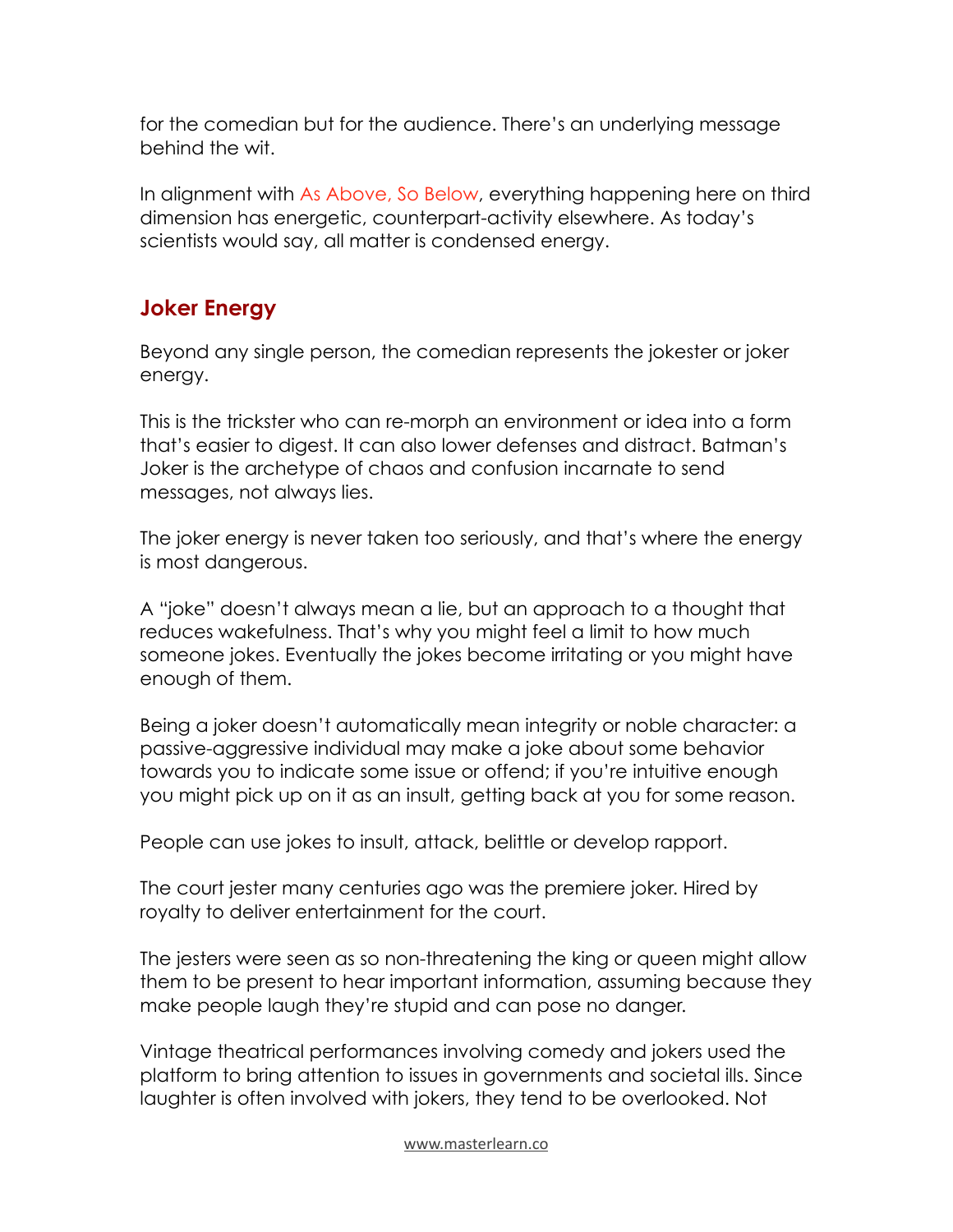taken seriously.

And when the defenses are low, that's when they strike.

When "conscious" financial professionals have been talking about the coming global power shift for years from the U.S. to the east, they were considered jokes.

When economic shortages and the weakening dollar are discussed, this is written off as a joke as if it couldn't happen here. Not taken seriously.

#### **Enter Shaytan – The Ancient One**

The essence of this joker energy sources from a vibration that has many names in history, one of them known to be Shaytan.

Shaytan is considered the greatest deceiver, the trickster, weaver of weasel words. The whisperer. The craftiest beast in the field. The ultimate persuader. Ruler of confusion. Truth twister.

Shaytan energy is about distractions, persuading people to collect fetters or spiritual weights that keep them from elevating.

As a "whisperer," Shaytan doesn't make you do anything. It doesn't compel or force, only suggests in appealing ways and you end up choosing.

Such is this masterful skill that you would be thinking down is up and up is down.

That which is actually unfavorable being made to be seemingly fair and favorable.

That which is for your growth made to seem boring, unfulfilling, not exciting enough.

If you can make the connections and observe in this world, how insane the energies have become, you're witnessing Shaytan's success in much of our population.

Since we're talking about an energy and not necessarily a person, it exists as a force of nature and also expresses in people. Therefore it cannot be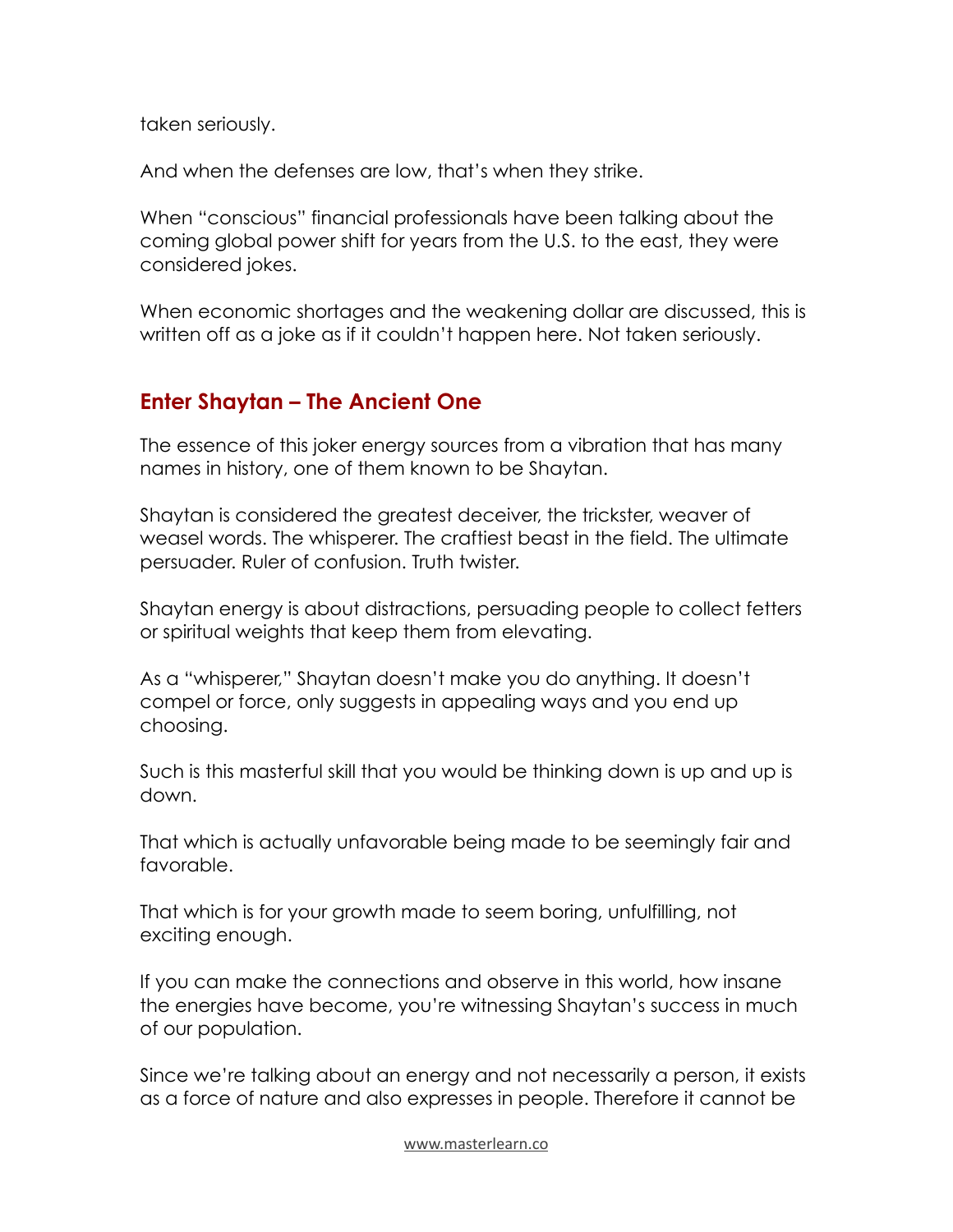destroyed. But it should be understood so we can effectively put it in its place.

Napoleon Hill, known for the capstone book [Think & Grow Rich](https://www.amazon.com/Think-grow-rich-Teaching-money-making/dp/B00087R87I/ref=sr_1_14?crid=1MF5U1YPQNXQZ&keywords=think+and+grow+rich&qid=1649621830&s=books&sprefix=think+and+grow+rich%2Cstripbooks%2C151&sr=1-14), delayed publication of one of his creations due to how sensitive the topic was. In [Outwitting the Devil](https://www.amazon.com/Outwitting-Devil-Official-Publication-Foundation/dp/1640951830/ref=sr_1_1?crid=2XVW8L048RKPJ&keywords=outwitting+the+devil&qid=1649621866&s=books&sprefix=outwitting+the+devil%2Cstripbooks%2C86&sr=1-1), he describes his personal experience and observation of this very energy he calls "the devil."

To him, this "devil" was internal and revealed itself as a master tempter, motivated by challenging people to deviate from their growth paths.

This "devil" used people's idleness, laziness and fears to influence.

When you know the guy has nothing good for you and you choose him over someone you know would be the best, that's your fear and laziness at work. Fear of moving on and laziness about doing the work to vibrate at a level he is so you can resonate.

When health indicators signal you need to improve fitness and you choose to lay around instead, that's laziness and idleness at work. This "devil" Hill describes is that whisper in your ear suggesting to stay put, make no change.

### **The Beast Consumes Magical Vitality**

We can think of many well-known, professionally successful people who "fell from grace" because of their vices and addictions. Extraordinary talent yet still destroyed by the Shaytan energy.

The beast loves talented people. The more potential you have, the greater the feast when you succumb to its intoxicants.

Shaytan is most attracted to beings of immense light, those who can alter collective reality towards evolution, but every sentient being is on the list for a meal.

Your radiance is like the scent of a delicious meal. The more powerful your vibration becomes, the more likely you are to come across craftier corruption tests. They show up in people, experiences, invitations, ideas and within you.

Your gifts and talents contain high-level potential energy. They're like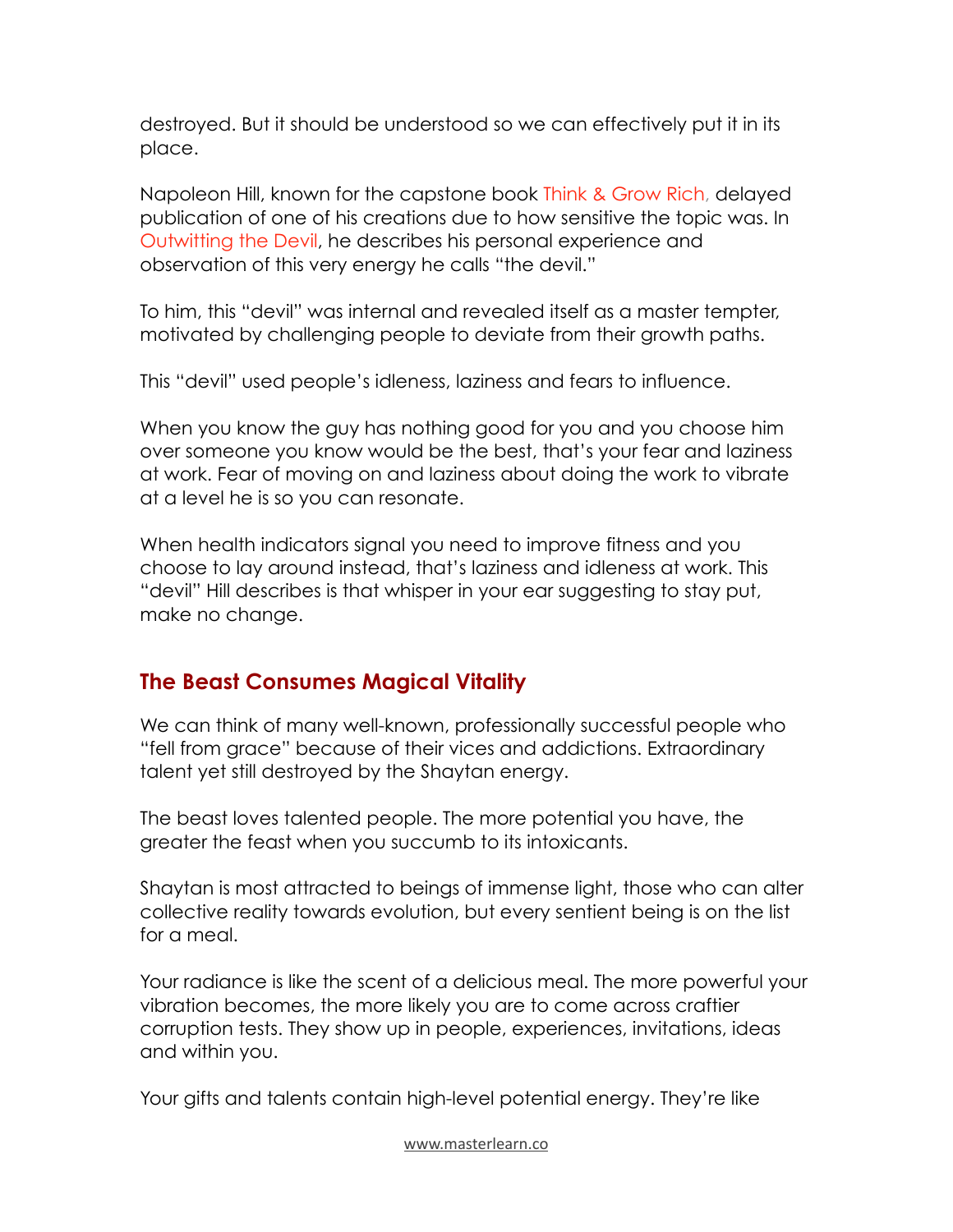beacons sending pulses out drawing attention. This is why character development is equally necessary to cultivate with talents. With top talent and a weak spiritual foundation, you're easy pickings.

There are many angles to look at this energy and would take weeks to explore; for our purposes here we'll focus on Shaytan's fundamental role: to test you.

### **Shaytan – The Exam Giver**

Shaytan challenges humans to pass tests in life through temptations.

It's an energy as much as an individual; the energy rises up in people, so people can be "taken over" by it and embody the characteristics. At this point you enter the test.

Smith's experience at the Oscars was the ultimate Shaytan examination; he allowed his feelings, wife's influence and insecurity to move him to commit an act that swiftly collapsed future opportunities.

Not to mention his wife's explicit desire for a rapper to the extent her daughter wrote about it, to the extramarital affair with her son's friend among other behaviors, he's been under Shaytan's focus for some time while at his career's height.

The tests tend to present in appealing packages.

That drink you know you shouldn't have but because the night is right and your friends are on it, you give in.

Having that one encounter you knew wouldn't be a good idea but nice to have a notch on your belt from the dating app, now you have what people these days call "a gift."

Even though your spouse has been amazing in your life, that new colleague just knows how to say the right words and you go with it.

Consider how vitality-draining failing these tests can be. What happens when you fail? Well…what happens when you fail a final exam in formal school? You either have to test again or repeat the course. You don't move on until you pass. Same deal here.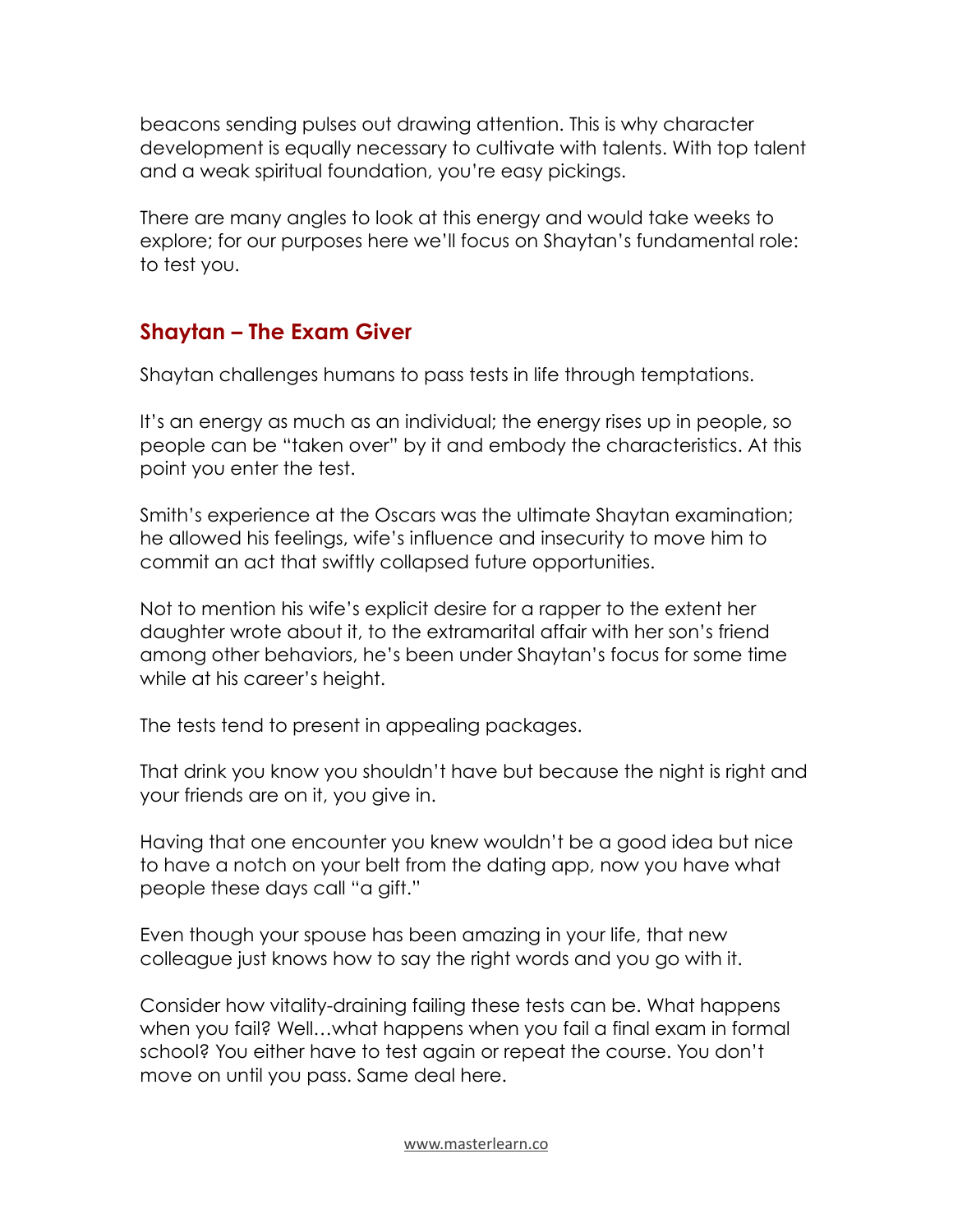### **Shaytan's Proper Job**

Instead of Shaytan being some scary boogey-being, the energy can be made to serve us by welcoming these examinations.

Tell it to bring them on so you can ace them and earn new spiritual stripes. The energy won't quit testing you but you will know how to keep it doing the job it's supposed to: help you grow.

Your credentials or magical "degrees" show up as increased wisdom, physical health, inner power to operate in the world.

Some ways to put it in its place:

**Shaytan detection.** You simply have to become sharper at recognizing when you're being tested. From the previous parts in this series, use the prompt question, "What is the experience trying to teach me?"

You can do this for people as well, "Who does this person represent right now in my experience? What am I to learn from them?"

If you can see the test ahead of time you'll be better prepared. Most people can't tell they're even being tested due to not seeing.

**The ability to say no.** Your personal no is simultaneously a boundary and elevation. The moment you decide to not do something is when you choose to do something else.

Sometimes you may need to delay gratification for a larger goal, or simply be willing to decline invitations you know are least suited to your vision.

Exercising the no preserves energy and builds up the power to will your intent. Like a muscle, as it strengthens you'll be able to handle greater nos.

**Guard and nourish the sense gates.** Your senses are turned "on" all of the time, receiving information / energy. As such they're considered gates that are open where anything you put in front of them will walk right through.

Be mindful of what you see, smell, taste, touch and hear. That's step one.

Next is to inventory what your gates tend to experience and identify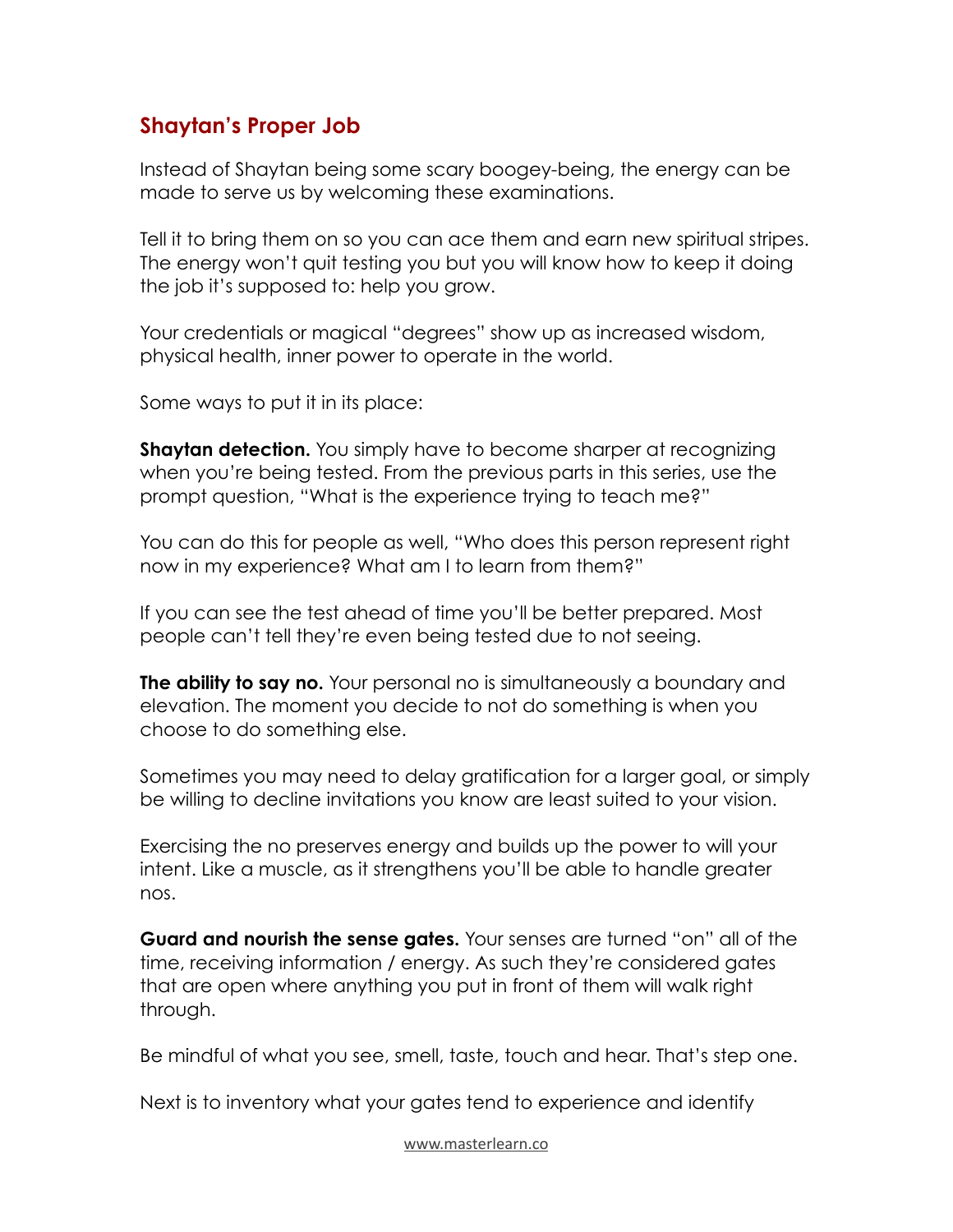where Shaytan energy may be festering.

**Discover a physical art.** Your body is of primary interest to Shaytan energy. It harbors all of the primal drives and Shaytan uses these to appeal to your animalistic nature. Every crime, particularly the "crimes of passion" fall into the category of animalistic behavior.

As soon as the guard is down, the energy rises up on provocation and can cause a person to make a lifetime regrettable decision.

Having a physical art, whether it's pilates or a yoga or cycling or painting, will stimulate awareness of bodily knowledge. You become more in tune with your drives and the nuances of how your body performs. Becoming physically skilled in something also [enhances cognitive ability.](https://www.cnbc.com/2019/09/15/exercise-benefits-cognitive-function-performance.html)

[Write](https://www.crownofmind.com/handwriting-computer-writing/)**.** Invest time into writing your reflections. It could be 5 minutes in the morning or evening. As you analyze life experiences you'll need a medium to extract the thoughts and put into a form you can look at objectively.

If you decide to take up jogging as your physical art for example, your body will communicate to you during the experience. The more in flow you are, the more subconscious information will surface from the body.

**Cut off Shaytan-like associates**. This might be one of the toughest-yetnecessary classes to pass. If you've known people for years who haven't been supportive or involved in your life's growth and just comfortable because of that, you're definitely having an exam.

To pass it you have to dissociate. Failure to do so will keep you where you are, thinking and behaving along the same vibrations as they do.

# From Mouth to Ear - 그니<br>.

From his "[Think & Grow Rich](https://www.amazon.com/Think-grow-rich-Teaching-money-making/dp/B00087R87I/ref=sr_1_17?crid=AR9HJG851EFD&keywords=think+and+grow+rich&qid=1650826957&s=books&sprefix=%2Cstripbooks%2C40&sr=1-17)," Napoleon Hill isolated a phenomenon already in existence but often unspoken: networks comprising like-minded people who had defined goals and supported each other tended to amplify all involved. Focused units like this existed for millennia. He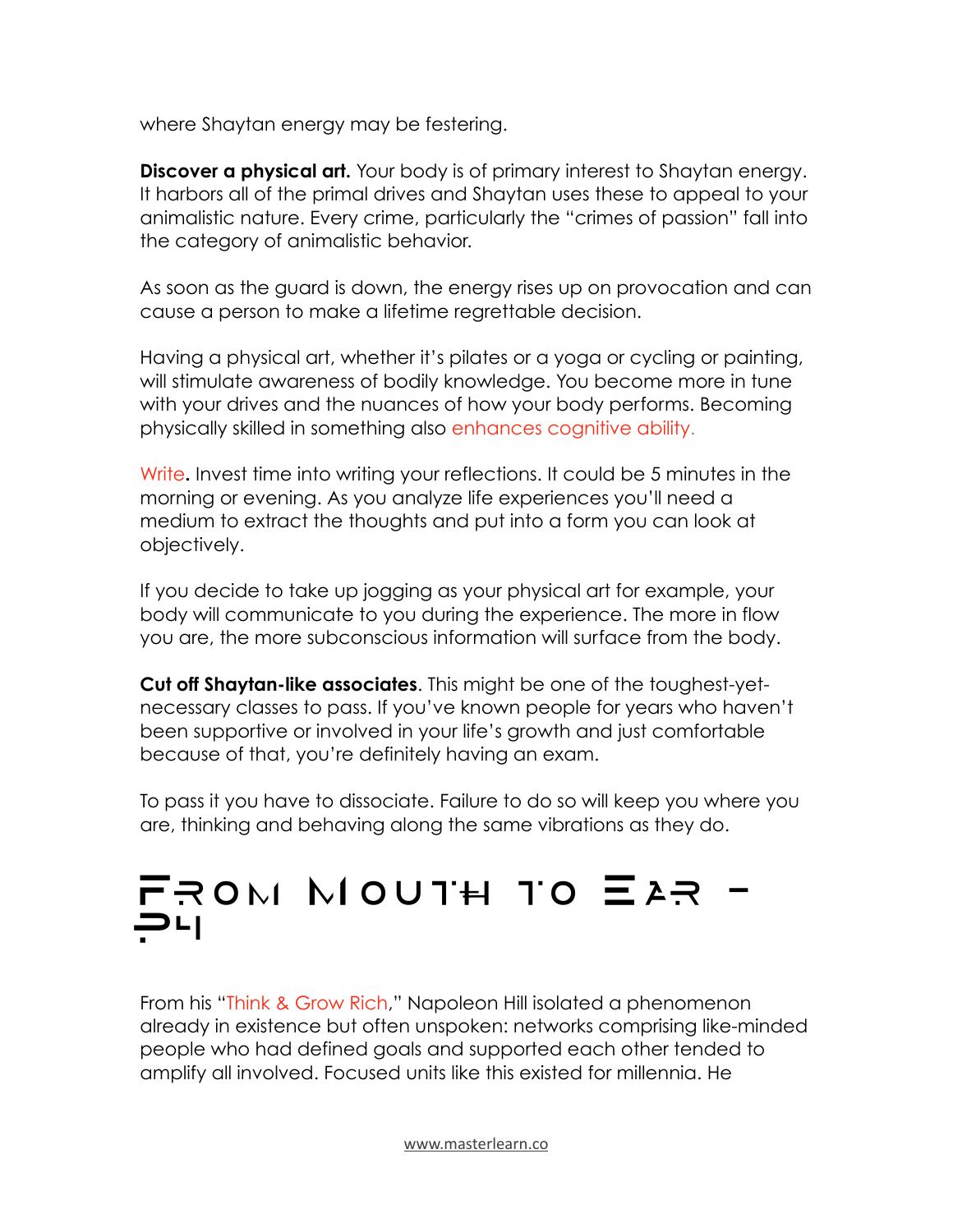decided to call them mastermind groups. They shared knowledge and resources from mouth to ear. Directly and discreetly.

Thomas Jefferson, likable or not would hold the [Jeffersonian dinner,](https://convers-ate.medium.com/what-is-a-jeffersonian-dinner-758fa0a3a55) where the time's thought leaders would get together and explore ideas. They sat together and broke bread, debated, shared knowledge and resources from mouth to ear. Directly and discreetly.

Being around people who are highly cultivated stimulates cultivation in others by exposure and dialogue. It's content and also energetic. Conversation is one of the most useful tools to spark awakening.

During that time a significant number of the nation's organizers were Freemasons, another group tracing its origins back to Ancient Egypt. They too used story and imagery to shroud potent knowledge. The higher the degree achieved, the more access you have to that knowledge. It's also shared from mouth to ear. Directly and discreetly.

Overseas was the [Invisible College,](https://en.wikipedia.org/wiki/Invisible_College) a silent group of like-minded scientists, philosophers and other thinkers who understood some of the universal aspects regarding life. They were considered "invisible" because you didn't really join any specific organization. You were a "member" by means of the thought frequency lived on. Your stature naturally initiated you.

Thousands of years before these contemporary versions were the mystery schools of Ancient Egypt, where entry had to be earned to access the knowledge. You also had to be near 40 to begin receiving the highest knowledge degrees.

Ask Pythagoras, who is said to be the "father of mathematics" or "father of geometry," also took his advanced studies in Ancient Egypt. Received knowledge directly and discreetly.

That should eradicate the idea of him being the "father" if he learned what he knew from others. The true story is he's a "child" who studied at the feet of mathematic masters.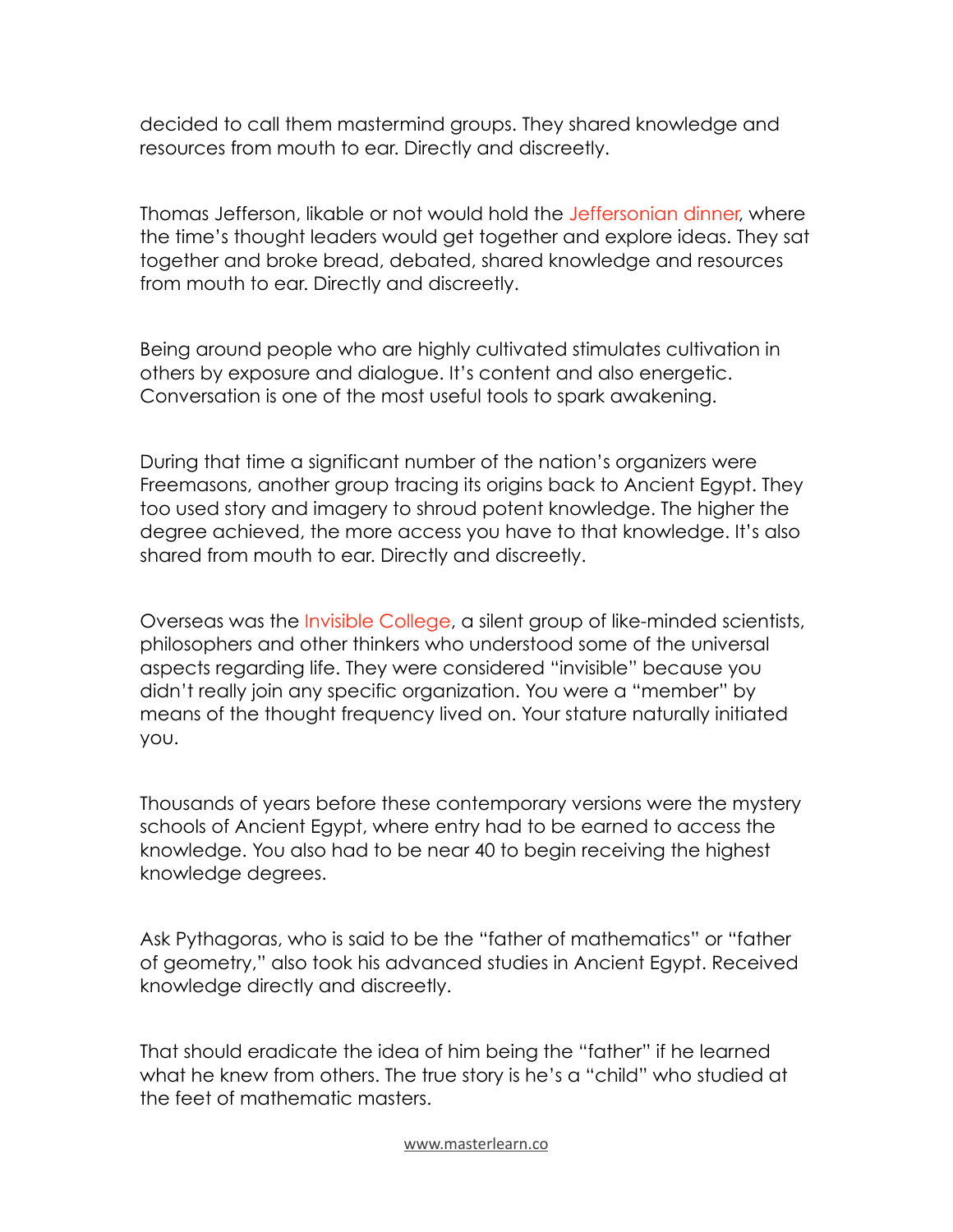Indigenous civilizations always possessed secret knowledge of the ways of masculine energy, for boys to mature into men. This was accomplished through rites of passage where he had to be tested, and along the way his male elders would impart on him understanding from the male perspective, how to live in the world. The knowledge and ways of the Pharaohs, kings and chieftains. Mouth to ear. Directly and discreetly.

Similar rites of passage existed for young girls who were taught the noble ways of feminine energy and how their queenly strengths can flourish, by their elder women. These still exist in many forms, one of the most notable being the [Red Tent.](https://redtentdirectory.com/) Mouth to ear. Directly and discreetly.

In career development, the obvious way to advance in a role is to undergo an interview, secure the job and then be promoted. A normal and recognized process.

But there's also the "esoteric" approach, which involves networking. Particularly when it comes to higher level roles at the VP, executive or Csuite or business-to-business, you'll find the most important meetings take place outside the standard office room.

They're held at sporting events, dinners, park walks. Private phone calls.

They're held for 10 minutes at a cafe or in front of some building. This is where decisions might make or break your opportunity. Mouth to ear. Directly and discreetly.

#### **Mainstream Mouth to Ear**

When knowledge is broadly accessible, easy to Google, it's likely lower level. If this was untrue we'd be living in a much different world right now.

The kind that challenges you to put in effort to discover it through others or by [inner revelation,](https://www.crownofmind.com/a-body-mind-blueprint-for-intuition-power/) to have some investment, put hands in soil and sift through the crud, will always be higher tier.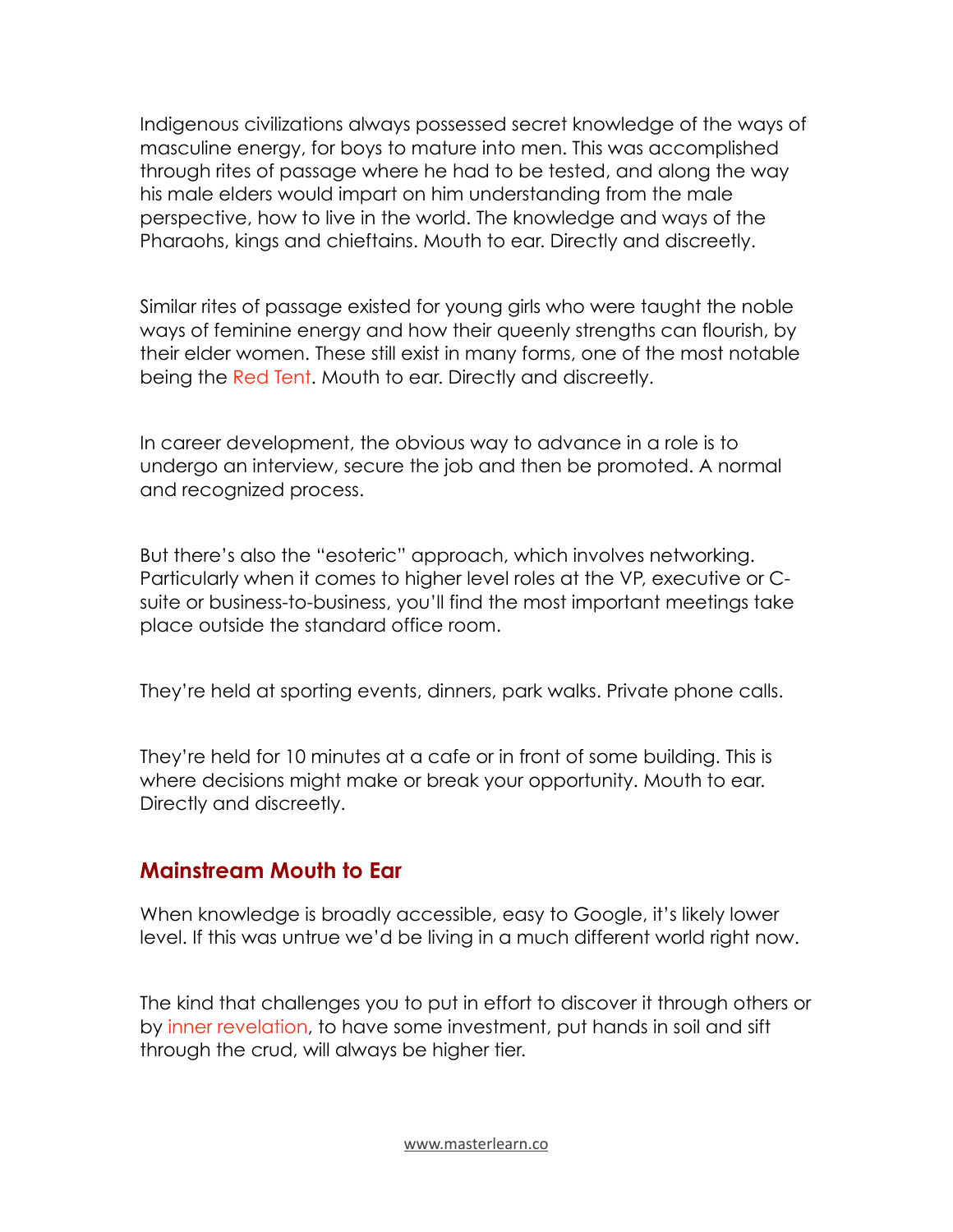Since people read less today, another way to discreetly share info is to [put](https://www.cnbc.com/2019/01/29/24-percent-of-american-adults-havent-read-a-book-in-the-past-year--heres-why-.html)  [it in a book](https://www.cnbc.com/2019/01/29/24-percent-of-american-adults-havent-read-a-book-in-the-past-year--heres-why-.html).

Gauge your experience learning in a large class compared with personal tutelage from a skilled person. The class can be effective but there's something distinct about the customization involved with speaking directly.

Organic, direct communication will never be replaced by the kind of herd-type contact social engineers are attempting to create today.

*Beware:* with an emphasis on hiding your face at all times from others, limiting your connection with others, telling you where and how you may go about the earth, imprinting these ways onto children at a young age where they need proper social-emotional development, is setting up a portion of the population on a path towards relational dysfunction. Spiritual dysfunction.

#### **Masterful Transmission**

In my 28 years martial arts training I can attest to both sides of the experience, being a student and a teacher and this communication. A skillful teacher is able to pass on not only their advice but unique eye with the skill. They can see what you might miss and help you adjust. Consequently achieving rapid improvement.

A masterful teacher is able to transmit their signature. It's subtle, energetic, comprising of mannerisms, thought forms, conduct. With enough time you integrate a spark of their Qi into your own energy field.

If you ever wondered why in cinema where the student goes to learn from a master in some way, the master appears to be an asshole at first, having the student perform acts that have nothing to do with the original skill, it's because that's part of the development process.

The student thinks he's going to immediately learn how to attack people or play remarkable chess from the start. But he ends up washing the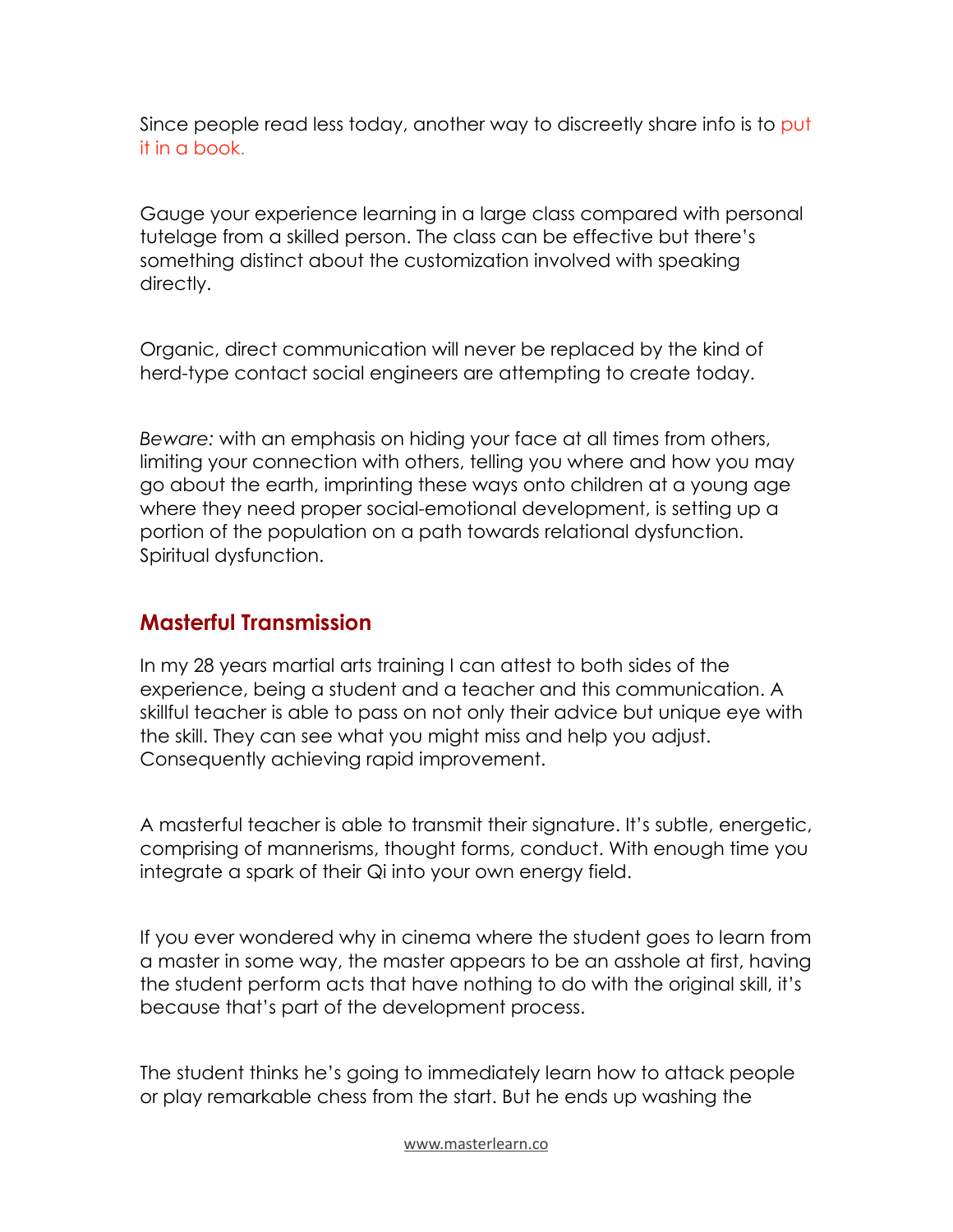dishes, handling errands and going on non-skill adventures with the master.

The student eventually gets pissed off, then the master has to reframe his thinking by demonstration. The point is the development process requires a whole-character change, with the student absorbing qualities that enable the master to become masterful.

### **To Have or to Know How to Have**

Ideally this helps anyone tempted by get-rich-quick or get-anything-quick schemes to annihilate the thought.

If you ever observed why million-dollar lottery winners or athletes tend to go broke after amassing so much cash, it's the same reason: the resource without the know-how is useless.

The know-how without the resource will result in acquiring it. And knowing how to grow it.

If the student can't be patient, unable to control impulses, refuses to think critically or see long-term, has weak humility, there's no way in hell he's going to be receptive enough to follow instructions to become masterful. This kind of knowledge also arrives from mouth to ear. Shared directly and discreetly.

With the Internet, we can simulate a type of alternative to this mouth to ear by watching lectures or courses created by masterful people. But it still lacks the personalization a solid 1-1 relationship can provide. Despite that, make use of it as the next best thing.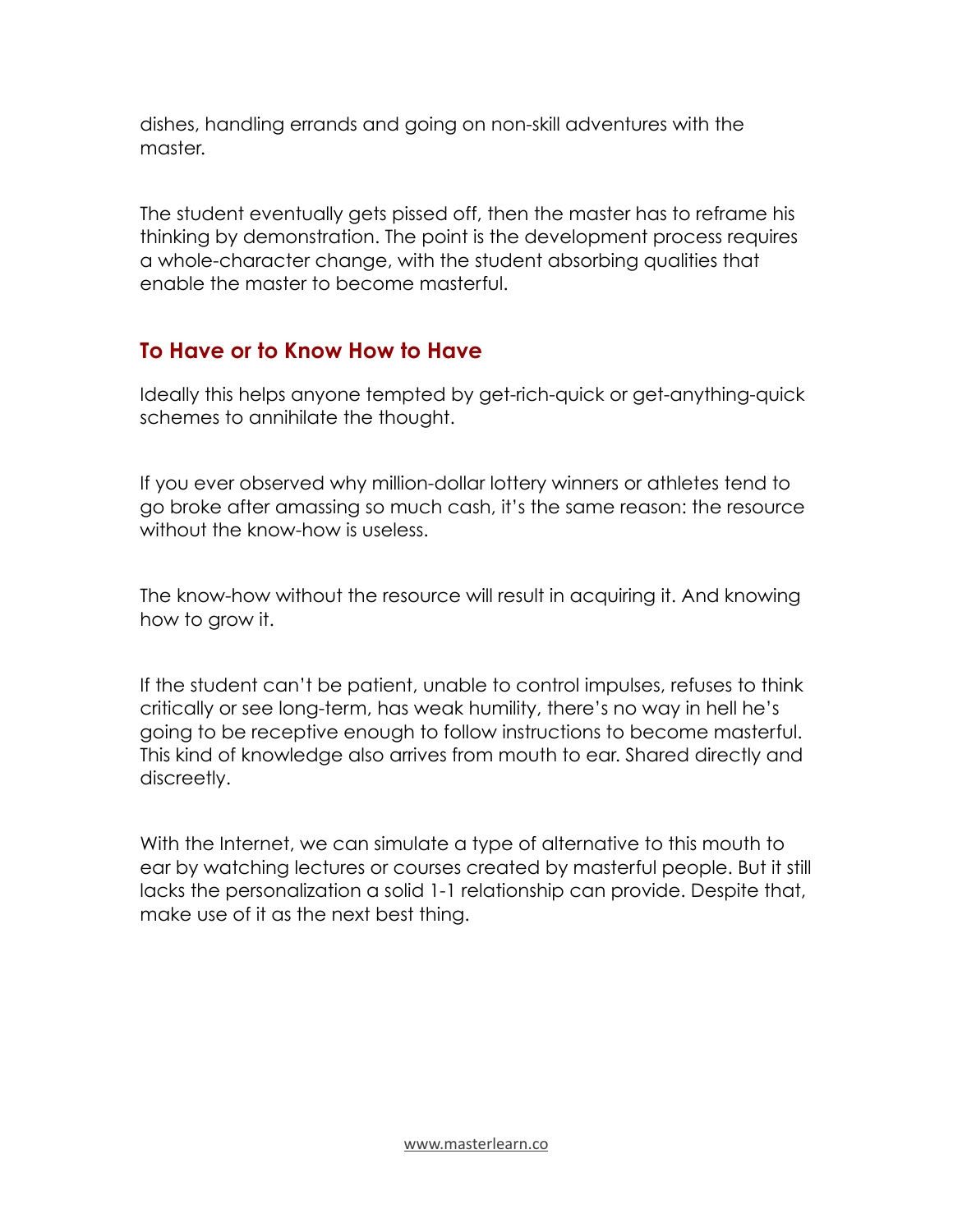# Solitude & Sources -  $\Xi$

# **On Solitude**

For all of the benefits of having healthy connections, there are times when being in solitude is necessary. To go off the grid or at least reduce external noise. Some of us are more solitary than communal and there's nothing wrong with that. A common pattern those on the mailing list may recognize is, the more developed you become the more solitude you tend to experience. Like a pyramid, the closer to the top to climb there are simply less people relating on that level.

Beyond this, I'm supportive of solitary time for several reasons. If living in urban environments, the default state is constant external stimulation. It can be useful to be tapped in to what's happening but there also needs to be time to step away from it, to source from within and work on something without external noise. Some people go on retreats like the [Vipassana](https://www.dhamma.org/en-US/index) to reset their system with the least amount of external stimuli.

I encourage you to be rather ruthless with this because if you don't make it clear you're not to be disturbed, you will be. People who respect you will respect your time and how you choose to use it.

There's the Ancient Egyptian story of Heru (The Will) and his uncle Set (Ultimate Raw Power), who wanted to rule and ended up m%rdering his brother Ausar (Divine Identity) who was Egypt's ruler at the time.

After getting him drunk, Set chopped up his brother's body and spread the pieces in multiple locations. Heru went to battle Set due to this.

They fought for a long time, with neither side gaining greater advantage.

Eventually Heru sought out guidance from Tehuti (Thoth / Wisdom), who explained fighting Set head on the way he did would create no victory. They fought for years and met only an impasse.

Tehuti told Heru he needed to understand what Set represented. After contemplation (Meditation), Heru understood he could not defeat Set, nor was that the battle's purpose. It was to recognize Set was an aspect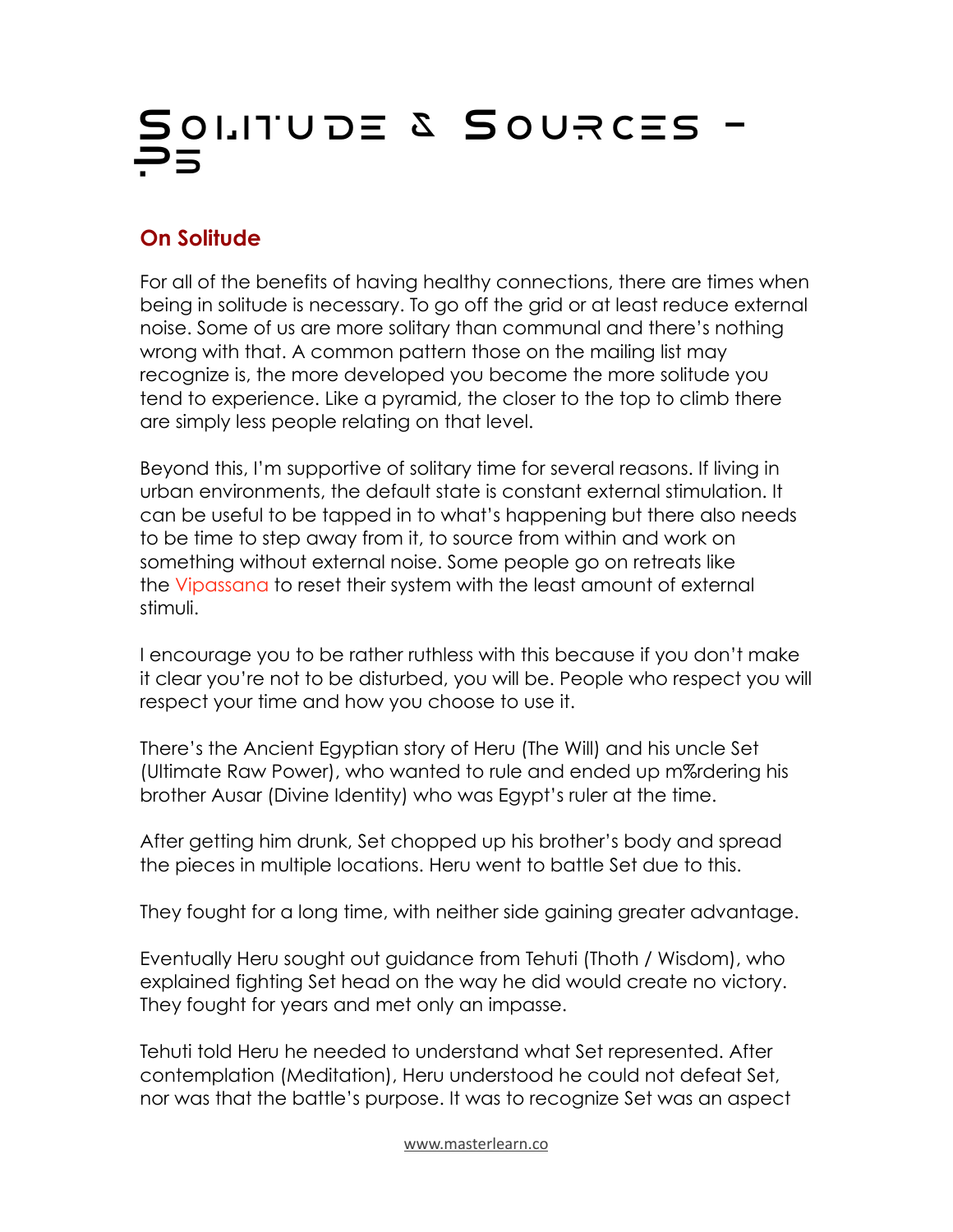of himself and how they were to work together. To unify rather than compete. Synthesis over separation.

Ultimate Raw Power needs to harmonize with an awakened Will to defeat inner and outer demons. If Heru didn't contemplate, he wouldn't have gained this realization. He had to be alone, invest time to meditate and see the solution within himself.

Solitude will grant you:

**Energy conservation and refinement.** Limiting external distractions, you'll keep attention directed where you place intent.

**Time for thinking outside people's immediate influence.** You reduce the tendency for people to be in your ear as you consider ideas or work on problems. One of the reasons people hesitate to take on a new project or relationships is what others may think. If susceptible, someone's doubt can be just enough mental fuel to curse your creation into oblivion.

**Space to arrive at conclusions on your own.** Letting your thoughts arrive at something rather than seeking someone externally to give you an answer. Research after to further learn can be beneficial. Practicing solitude helps to reverse this tendency to look outward first.

**Time to rediscover what's important.** If you signed up to the gym at 2022's start and already falling off (common trend), some solitude can help get back in touch with what you thought was important. Maybe what you thought was important actually wasn't. Now it's time to set new priorities.

**Interest to regain connection to emotions and experiences.** Excessive outward focus will have you lose touch with the emotional spectrum existing inside. Examine them in solitude so you can see without anyone else identifying what you're feeling. You can know them for what they actually are.

**Spark revelation and inspiration.** Inspiration can come from within and the external world, but revelation is an inside job. Something is revealed to you, like a flash of light that washes your body. Some understanding hits you as a wave would. Comprehension is delivered as a full meal you have to unpack.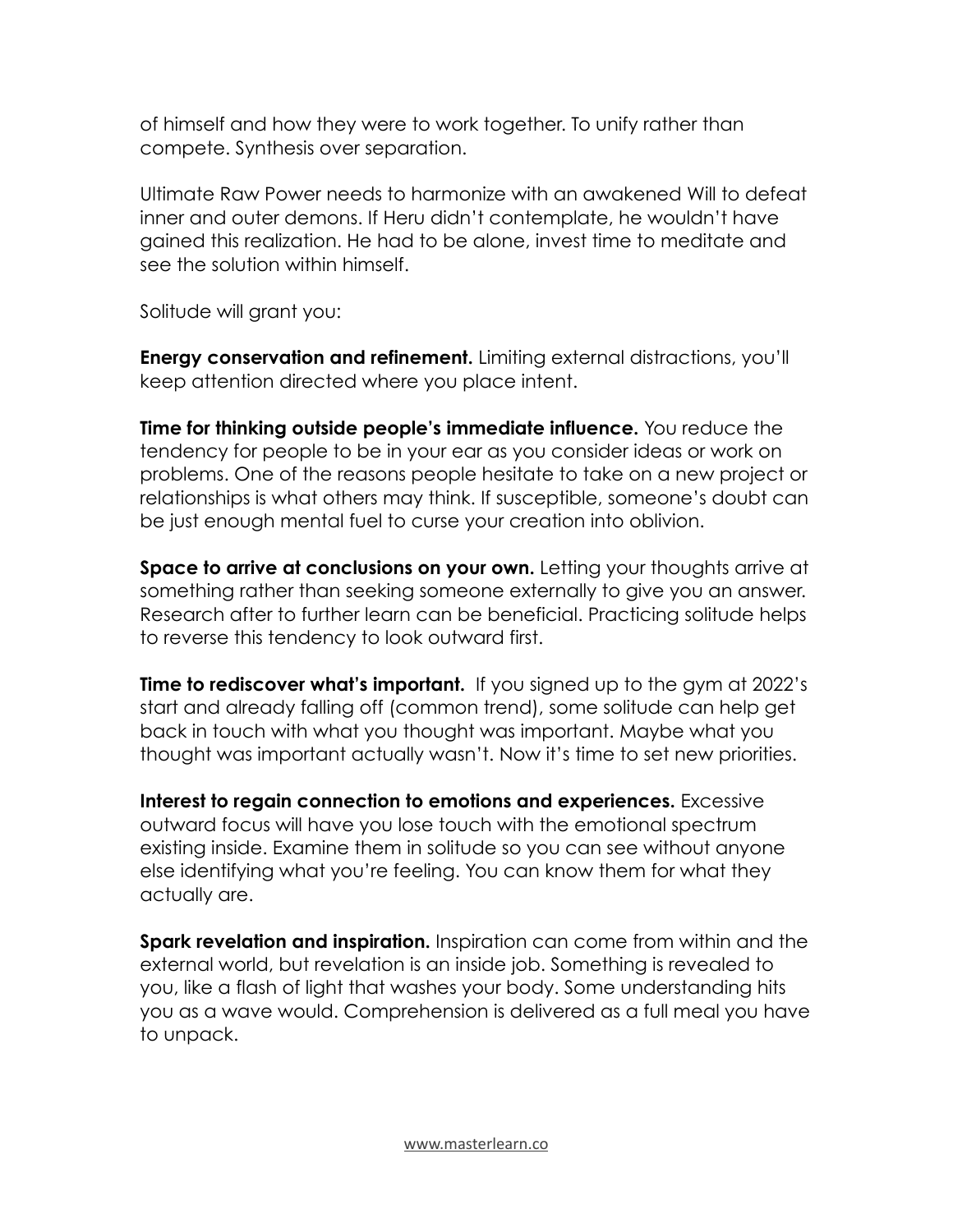#### **Sources**

The links below are some of the sources I discovered along my journey. The creators are masters in their respective fields, each having a mission, service or product to share because it's a responsibility.

If solitude is calling you, this is an opportune time to use it while absorbing what they have to offer.

#### **Sources** – **On Financial Energy**

[ITM Trading YouTube](https://www.youtube.com/c/itmtrading) – Source for knowledge, consultations and offerings on gold, silver and what's really happening in the economy.

[GoldSilver YouTube](https://www.youtube.com/c/Goldsilver) – Source for knowledge, consultations and offerings on gold, silver and what's really happening in the economy.

[Hidden Secrets of Money YouTube](https://www.youtube.com/c/Goldsilver/search?query=hidden%20secrets%20of%20money) – Will reframe the mind for an accurate perspective about money vs. currency.

[Sorelle Amore Finance YouTube](https://www.youtube.com/c/SorelleAmoreFinance) – Contemporary video series about the state of financial affairs. They also have a well-written newsletter.

[The Rich Dad Channel](https://www.youtube.com/c/TheRichDadChannel) YouTube – Classic financial education.

[The Ramsey Show Highlights YouTube](https://www.youtube.com/c/TheRamseyShow) – Useful for small case studies about everyday financial situations.

[GoldSilver Blog](https://goldsilver.com/industry-news/) – For reading up on the latest news. Can also buy here.

[Gold Switzerland](https://goldswitzerland.com/media-reports/market-insights/) – Blog written by truth speaker on the economy and gold's importance. Manages gold portfolios.

[In Gold We Trust](https://ingoldwetrust.report/) – The most in-depth report on gold and silver, compiled annually. Free to download.

#### **Sources** – **On Investing in Gold & Silver**

[JMbullion.com](https://www.jmbullion.com/) – My #1 choice.

[Goldsilver.com](https://goldsilver.com/) – Great choice.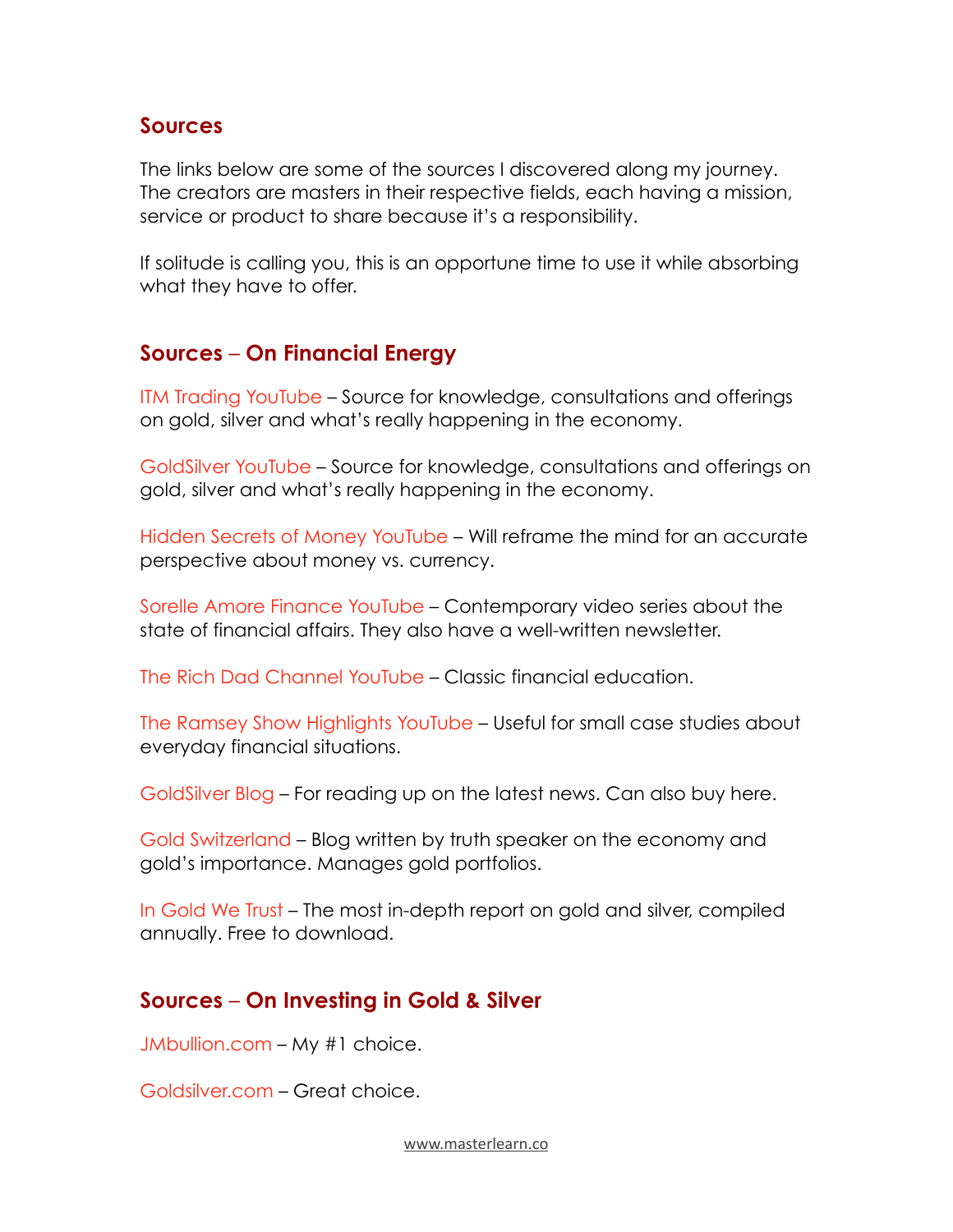[ITM Trading](https://www.itmtrading.com/) – You can work with their consultants and learn from them as you choose to invest.

[CyberMetals](https://www.cybermetals.com/) – By JM, invest in the metals that are kept in a secure vault. You can call your physical gold and silver to take delivery at any time.

[SD Bullion](https://sdbullion.com/) – Another great source.

[SilverGoldBull](https://silvergoldbull.com/) – Another great source.

#### **Sources – Other Investing**

[VinoVest](https://www.vinovest.co/) – If interested in investing in wine that's held for you. You can call the wine in to take delivery at any time. I don't drink but understand the grapes in this form are assets.

[WeFunder](https://wefunder.com/) – Invest directly into startups.

[YieldStreet](https://www.yieldstreet.com/) – Passive-income investing opportunities.

[Republic](https://republic.com/) – Invest in startups.

[SeedInvest](https://www.seedinvest.com/) – Invest in startups.

#### **Sources – Top 1% Financial Knowledge**

These will require a financial investment for subscription. As mentioned in previous writings, from spiritual science to finance, the highest knowledge is never free.

[Stansberry Research](https://stansberryresearch.com/) – Investment newsletter including market research.

[Shadowstats](http://www.shadowstats.com/) – Will give you the real deal on the day-to-day economy people experience.

[InvestorPlace](https://investorplace.com/) – Compilation of investment / market research from the 1% financial investors.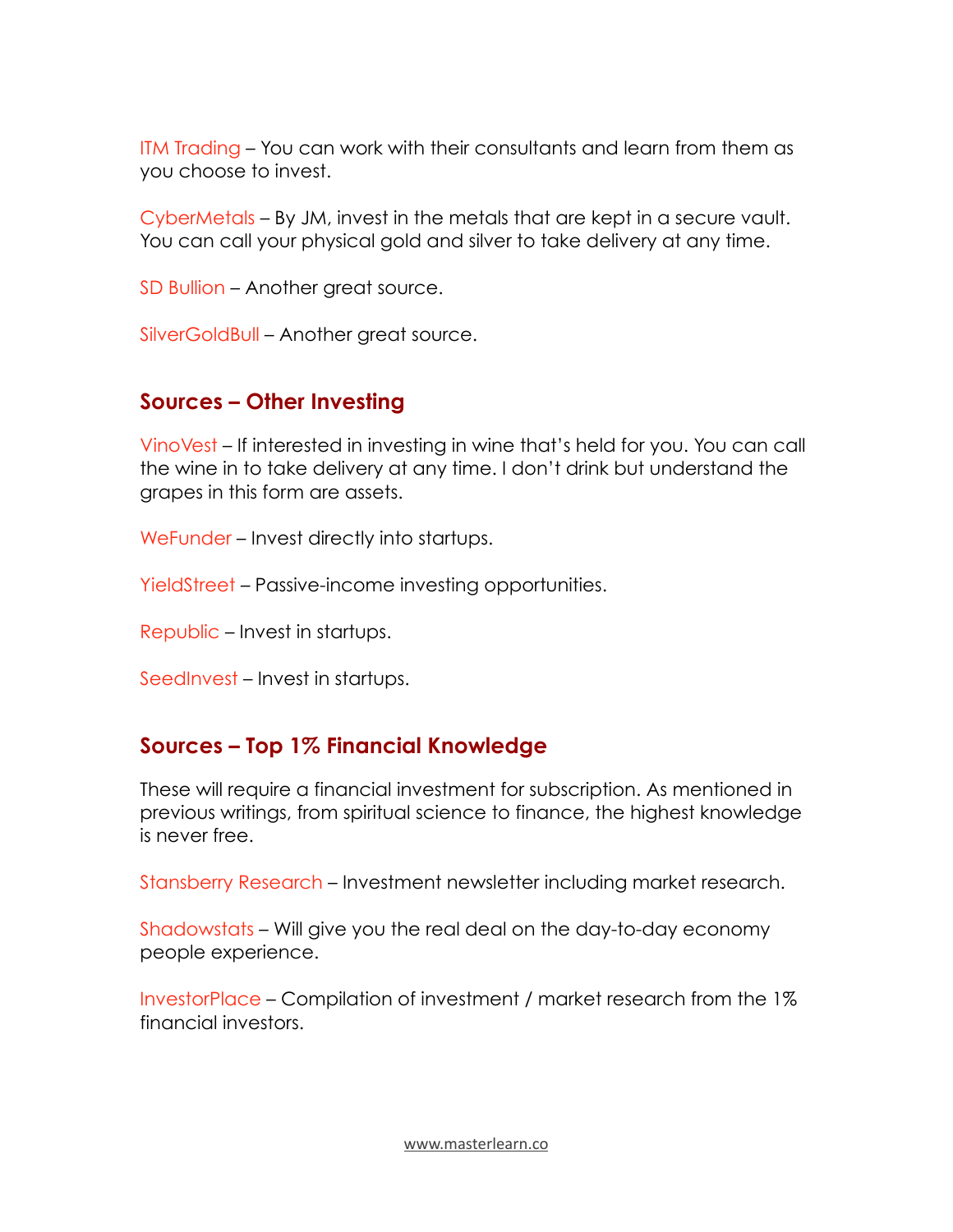#### **Sources – General Finance**

[ZeroHedge](https://www.zerohedge.com/) – Non-partisan content about the economy and state of affairs.

[80 Financial Calculators](https://financialmentor.com/calculator) – Enough said.

[Visual Capitalist](https://www.visualcapitalist.com/) – Includes beautiful imagery to convey stories. Covers more than just finance.

#### **Sources – Books – Finance**

[Guide to Investing in Gold & Silver](https://www.amazon.com/Guide-Investing-Gold-Silver-Financial/dp/1937832740/ref=sr_1_1?keywords=guide+to+investing+in+gold+and+silver+maloney&qid=1651547891&sprefix=guide+to+investing+in+gold%2Caps%2C93&sr=8-1)

[Rich Dad Poor Dad](https://www.amazon.com/Rich-Dad-Poor-Teach-Middle/dp/1612680194/ref=sr_1_1?crid=30OUPB36DOH33&keywords=Rich+dad+poor+dad&qid=1651547913&sprefix=rich+dad+poor+dad%2Caps%2C75&sr=8-1)

[Who Stole My Pension?](https://www.amazon.com/Who-Stole-My-Pension-Looting/dp/1612681034/ref=sr_1_1?crid=35L7WPH829OYS&keywords=who+stole+my+pension&qid=1651547932&sprefix=who+stole+my+pension%2Caps%2C72&sr=8-1)

[The Richest Man in Babylon](https://www.amazon.com/Richest-Babylon-RICHEST-BABYLON-Paperback/dp/B00QPJQVXK/ref=sr_1_10?keywords=richest+man+in+babylon+book&qid=1651547953&sprefix=richest+man+in%2Caps%2C80&sr=8-10)

[The Chinese Way to Wealth & Prosperity](https://www.amazon.com/Chinese-Way-Wealth-Prosperity-Strategies/dp/0071788727/ref=sr_1_1?crid=10MV357ES5D1K&keywords=Chinese+way+to+wealth+%26+prosperity&qid=1651547983&sprefix=chinese+way+to+wealth+%26+prosperity%2Caps%2C71&sr=8-1)

[Tax-Free Living Ebook](https://www.taxfreelivingbook.com/ebook47554345)

[Tax-Free Wealth](https://www.amazon.com/Tax-Free-Wealth-Permanently-Lowering-Advisors/dp/1947588052/ref=sr_1_1?crid=32A5VWMYW9148&keywords=tax+free+wealth&qid=1651548024&sprefix=tax+free+wealth%2Caps%2C69&sr=8-1)

[Family Wealth](https://www.amazon.com/Family-Wealth-Keeping-Intellectual-Financial-Generations/dp/157660151X/ref=sr_1_1?crid=1NBF6H72D0TM1&keywords=family+wealth&qid=1651548045&sprefix=family+wealth%2Caps%2C71&sr=8-1)

[The Prosperity Bible](https://www.amazon.com/Prosperity-Bible-Greatest-Writings-Secrets/dp/1585429147/ref=sr_1_1?crid=22G40FS6N4ML1&keywords=the+prosperity+bible&qid=1651548079&sprefix=the+prosperity+bible%2Caps%2C75&sr=8-1)

#### **Sources – Books – Of the Spirit**

[The Nag Hammadi Scriptures](https://www.amazon.com/Nag-Hammadi-Scriptures-Translation-Complete/dp/0061626007/ref=sr_1_1?keywords=nag+hammadi+scriptures&qid=1651548108&sprefix=nag+hamma%2Caps%2C86&sr=8-1)

**[The Kybalion](https://www.amazon.com/Kybalion-Centenary-Three-Initiates/dp/0143131680/ref=sr_1_3?crid=7Y2PAT7BYRMM&keywords=the+kybalion&qid=1651548125&sprefix=the+kybalion%2Caps%2C79&sr=8-3)** 

**[Outwitting the Devil](https://www.amazon.com/Outwitting-Devil-Official-Publication-Foundation/dp/1640951830/ref=sr_1_1?keywords=outwitting+the+devil&qid=1651548147&sprefix=outwitting+the%2Caps%2C69&sr=8-1)** 

**[Ikigai](https://www.amazon.com/Ikigai-Japanese-Secret-Long-Happy/dp/0143130722/ref=sr_1_1?keywords=ikigai+the+japanese+secret+to+along+and+happy+life&qid=1651548167&sprefix=ikigai%2Caps%2C66&sr=8-1)** 

[In the Buddha's Words](https://www.amazon.com/Buddhas-Words-Anthology-Discourses-Teachings/dp/0861714911/ref=sr_1_1?crid=1195X98PUH3IT&keywords=in+the+buddha%27s+words&qid=1651548187&sprefix=in+the+buddha%27s+words%2Caps%2C69&sr=8-1)